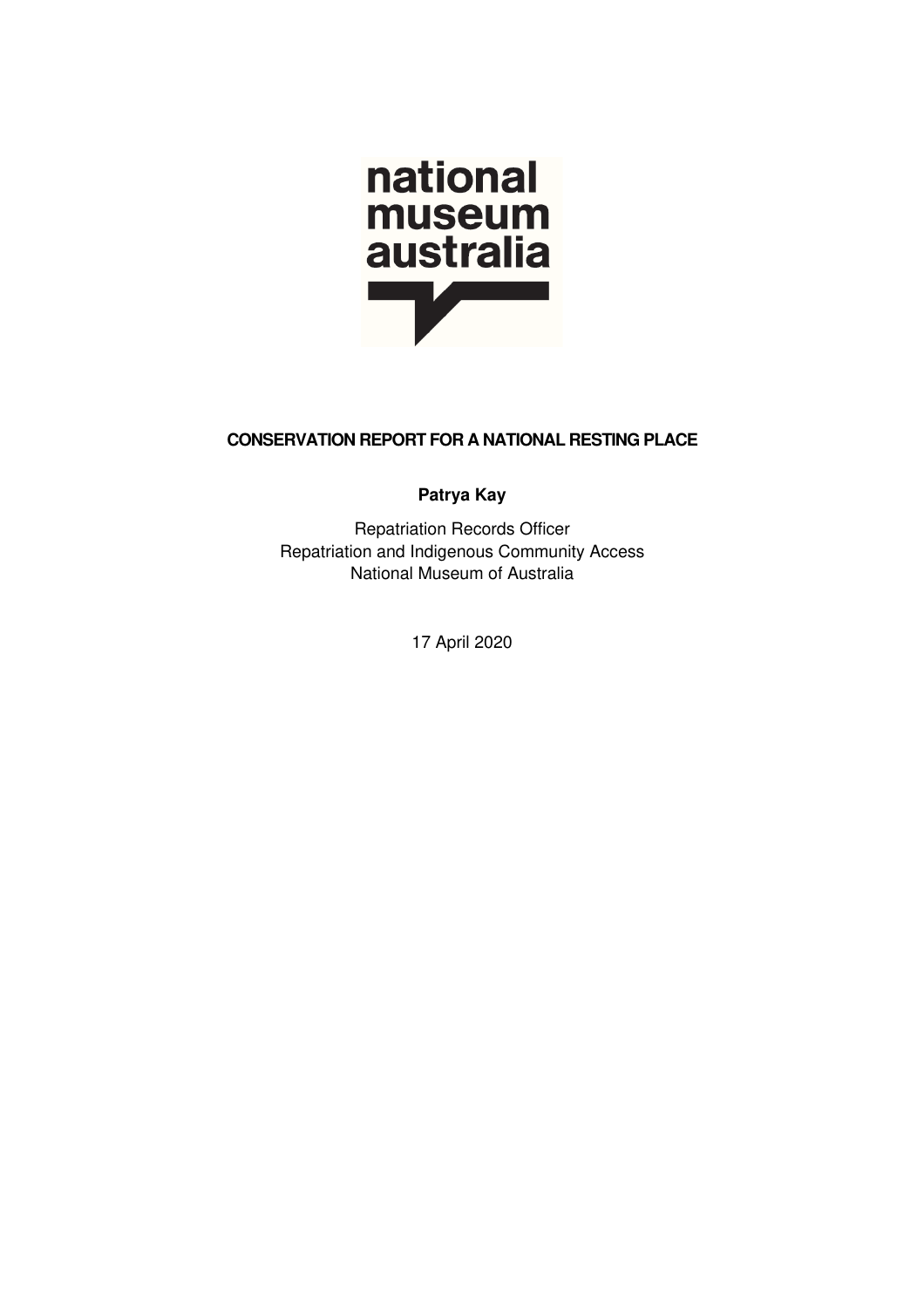### Disclaimer

This report was originally written to provide conservation advice for the proposed National Resting Place in Canberra. Therefore, much of the information relating to the suggested method for achieving sustainable environmental control in the Storage Room is specific to the Canberra climate. However, the general considerations discussed are applicable to other environments.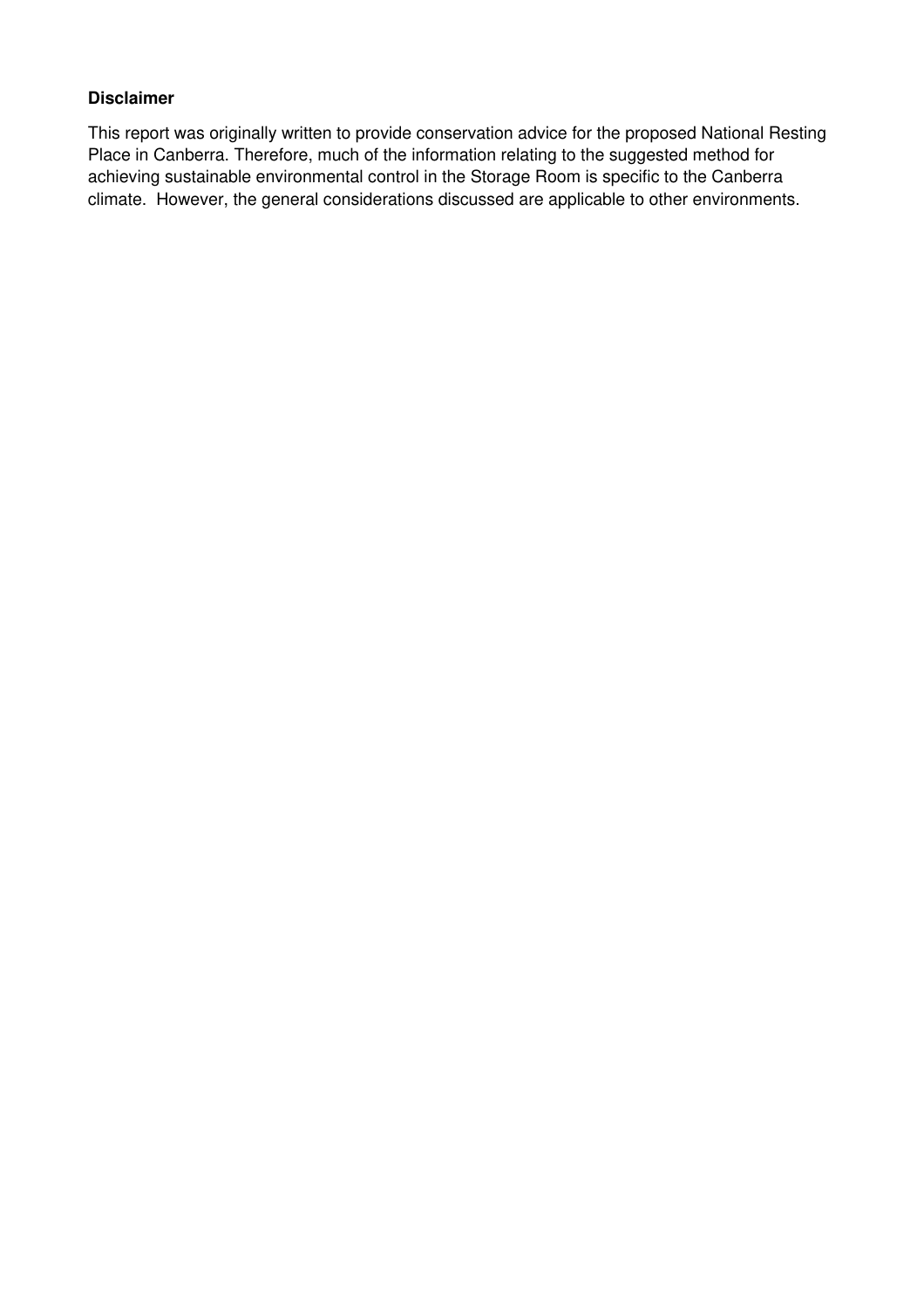### CONSERVATION REPORT FOR A NATIONAL RESTING PLACE

The aim of this paper is to set out Conservation 'best practice' requirements for the housing and long-term care of Ancestral Remains in the proposed National Resting Place, Canberra.

### 1. KEY TASKS

- Identify sources of information suitable to this task and how they have had to be adapted to meet the needs of this specific project.
- Establish what forms of Ancestral Remains are likely to be held in a National Resting Place. Give a definition of Ancestral Remains.
- Establish what facilities are required to enable Ancestral Remains to be brought into storage in a National Resting Place.
- Establish what facilities are required for the ongoing care and management of Ancestral Remains in a National Resting Place.
- Establish what environmental conditions are required for the ongoing care of Ancestral Remains. This will address both the needs of the remains and the need for the facility to be sustainable over time.

### 2. METHODOLOGY

Very little has been written which directly addresses the long-term storage of human remains other than as part of a collection in a museum, and nothing has been found which addresses the requirements for a purpose-built National Resting Place that aspires to meet Conservation 'best practice'. Therefore, most of what is written below is based on selective use of the literature, personal experience in caring for the Ancestral Remains in the existing Keeping Place at the National Museum of Australia (NMA), and information gathered as personal communications from other Conservators with experience in designing and maintaining 'best practice' museum storage.1

The list of forms of remains likely to be deposited with a National Resting Place is derived from those currently held in the NMA Keeping Place and those encountered in the literature. The literature relating to requirements for bringing objects into collections is broadly applicable to the introduction of Ancestral Remains into a National Resting Place. Facilities for receipt (and possibly eventual dispatch), unpacking, labelling, pre-storage treatments including checking/mitigation/treatment of hazards and pests will all be required. While some of these activities are more Registration activities than Conservation activities, in large museums there is always some cross-over and in the case of a National Resting Place all of these activities are likely to undertaken by a small group of people working in the same area and across all aspects of

<sup>1</sup> Patrya Kay is currently working in the Repatriation section at the NMA as the Records Officer for the NMA Keeping Place. In that capacity she has developed the EMu collections management database to enable documentation and reporting on the Ancestral Remains and has also been responsible for the care of Ancestral Remains in the Store and the day-to-day management of the Keeping Place. Since graduating with an Applied Science Degree in the Conservation of Cultural Materials in 1990, she has worked at the NMA as the Preventive Conservator with special responsibility for the biological component of the collection transferred from the Australian Institute of Anatomy when it closed in 1984. She also worked for 4 years as the Business Administrator for the EMu Collections Management Database.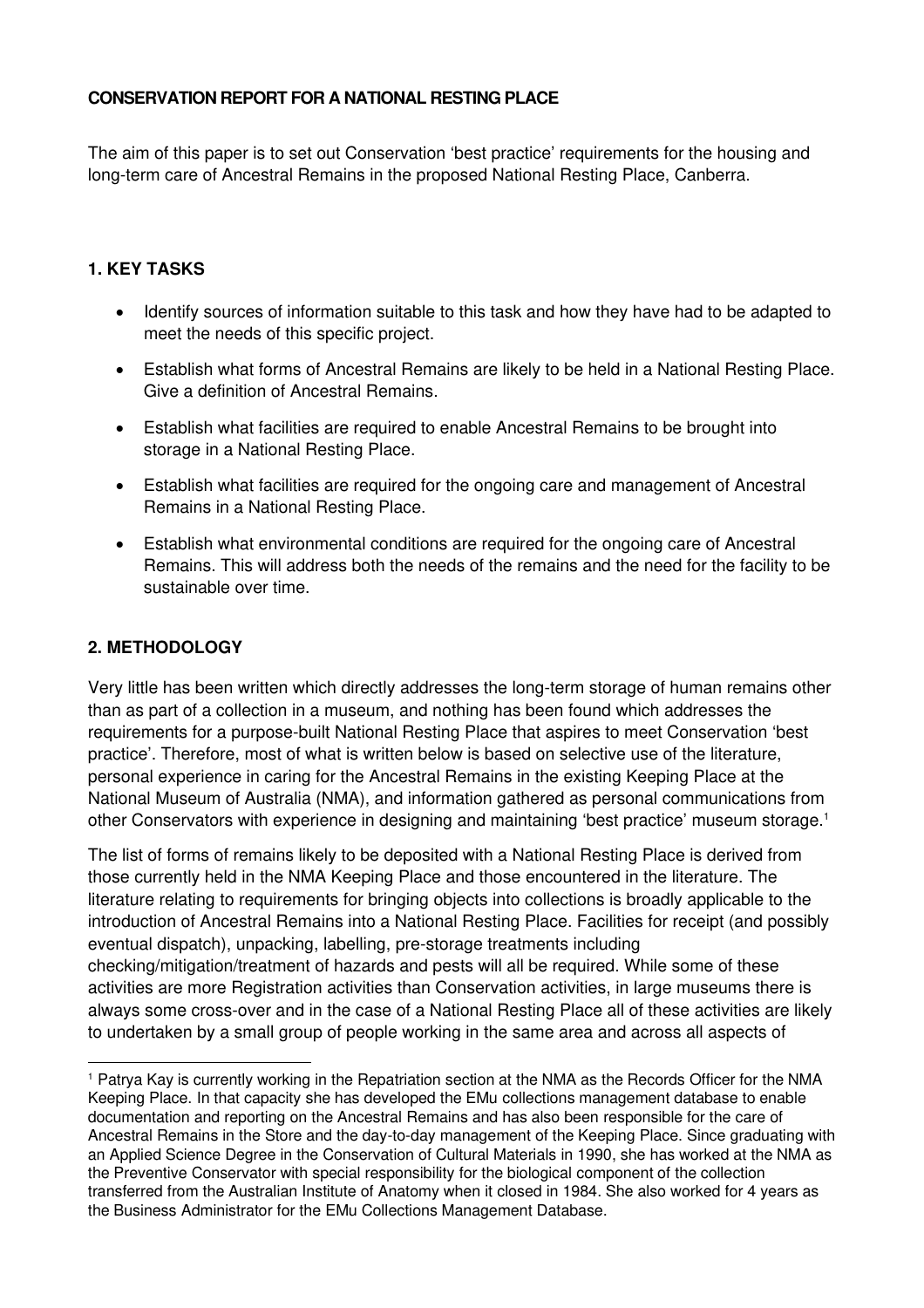Ancestral Remains management. Therefore, in this paper these facilities are treated together as part of the Receipt Space for incoming Ancestral Remains.

A literature review of both Conservation and more general building information provides a clear picture of the type of facility and fit out which would provide appropriate care for the Ancestral Remains and at the same time be economically and environmentally sustainable into the future. The NMA currently operates such a facility and a graph of its performance against external and ambient warehouse temperature and relative humidity (RH) over a 6-week period shows clearly the benefits of this type of approach (see Figure 1 and detailed discussion of the graph in Section 3.2).

In the past decade, the Conservation community has reassessed some of its long-held beliefs about environmental requirements for storage. Much of this has been driven by the realisations, firstly, that the old values were rarely able to be met in practice and, secondly, that the anticipated reduction in ongoing funding combined with likely future policies relating to climate issues would require a more energy-efficient approach. A review of recent literature provides a well-researched approach which bases current requirements on the previous environmental history of objects and their current vulnerability to environmental conditions. This can be directly applied to the requirements of Ancestral Remains and will be the basis of the proposals put forward in this paper. Meeting these environmental requirements in a sustainable manner and designing the Storage Room (Store) are inextricably connected.

| Term                     | <b>Definition</b>                                                        |
|--------------------------|--------------------------------------------------------------------------|
| <b>Ancestral Remains</b> | The human remains of Aboriginal and Torres Strait Islander people        |
|                          | including the whole or part of the body, such as bones, tissue, hair     |
|                          | and teeth; inclusive of those human remains that may have been           |
|                          | modified such as decorated skulls, water carriers, cremation ash         |
|                          | bundles or samples taken for research.                                   |
| Individuation            | The keeping together, wherever possible, of Ancestral Remains as the     |
|                          | remains of an individual. One individual may be represented by a         |
|                          | complete skeleton or mummy or a single bone. 'Individuating' is the      |
|                          | action of associating bones which belong to a single individual.         |
| <b>Keeping Place</b>     | A secure storage space where Ancestral Remains can be held until         |
|                          | their Community is ready to receive them or, in the case of              |
|                          | unprovenanced remains, until they are placed in a permanent Resting      |
|                          | Place.                                                                   |
| Long-term care           | Long-term care in the context of caring for Ancestral Remains with an    |
|                          | unknown provenance indicates permanent care within a National            |
|                          | Resting Place.                                                           |
| Mortuary practice        | Mortuary practices include any culturally specified process (e.g. burial |
|                          | or cremation) the purpose of which is to progress towards the final      |
|                          | deposition of human remains (British Museum 2013).                       |
| Provenance               | Provenance refers to the origin of Ancestral Remains. It may also refer  |
|                          | to the record of possession of Ancestral Remains from the time there     |
|                          | were removed from Country.                                               |
| <b>Resting Place</b>     | This term covers the final site where Ancestral Remains are placed. It   |
|                          | could be a site on Country if the Community has been identified but, in  |
|                          | the context of this paper, it refers to a space designed to permanently  |
|                          | house unprovenanced remains.                                             |

### 2.1 Glossary of terms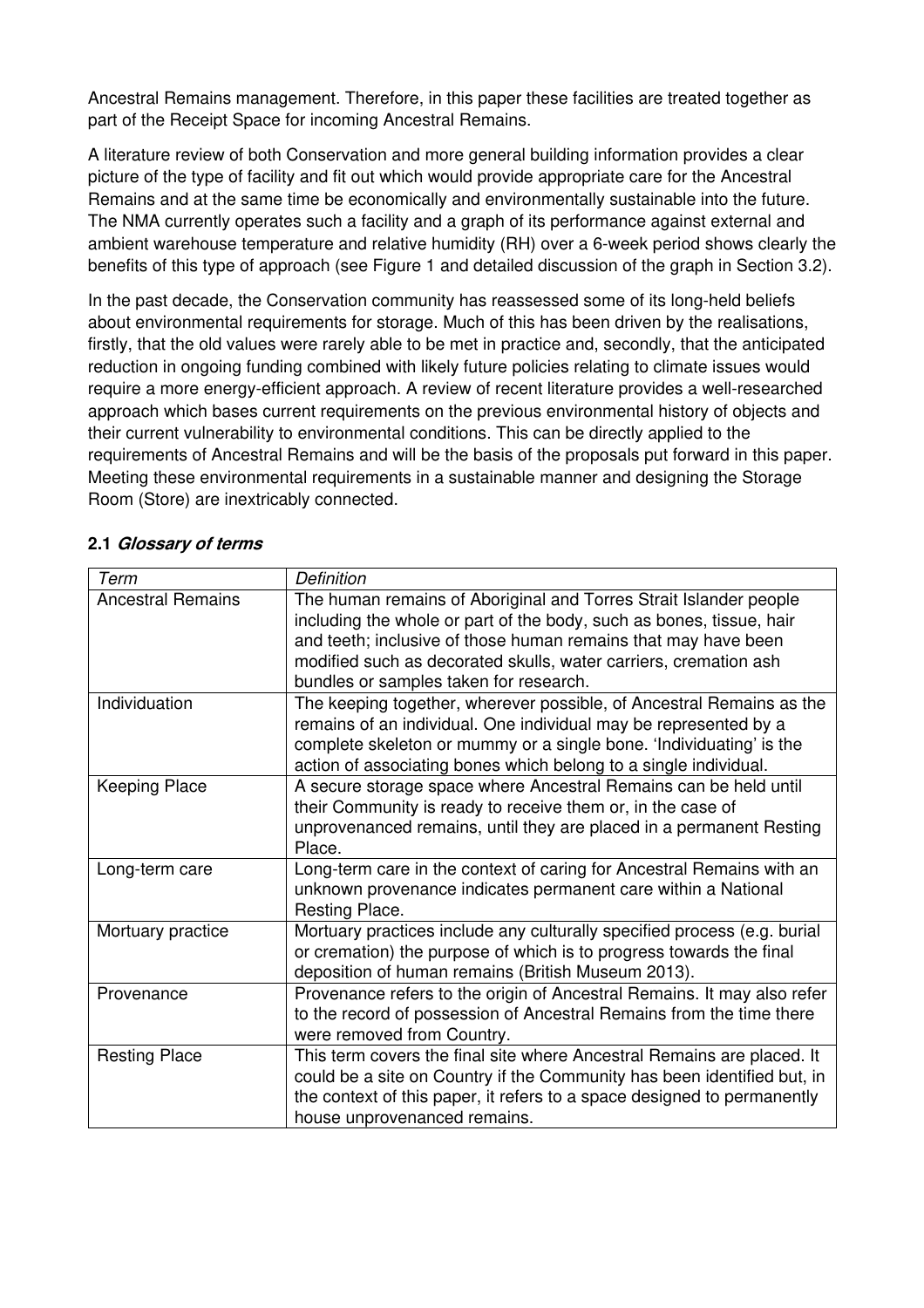### 3. SUMMARY OF HIGH-LEVEL FINDINGS

For many Ancestral Remains a National Resting Place will be their permanent home. To provide both the respect that is due to Ancestral Remains and to provide them with 'best practice' Conservation care, the aim of a National Resting Place should be to hold those remains in a condition that is as close as possible to the one in which they were received for as long as they are held in the Store.

To this end, the storage conditions should aim to provide for sustainable, long-term care, and only Conservation treatments which are essential for the survival of the individual remains or for the well-being of all remains in the storage environment more generally, such as pest treatments, should be undertaken.

From a Conservation perspective, Ancestral Remains need to be approached differently from standard museum objects. They are not required for loan or for display and they do not require repair or other treatments to improve their appearance. From this perspective, the following points need to be kept in mind.

Ancestral Remains can take a number of forms – bone, tissue, hair and teeth. There are also remains which have been altered after death for either cultural or scientific reasons, such as cultural artefacts incorporating remains, DNA samples and histology slides (see Section 3.1 for further details). Ancestral Remains which have been though traditional mortuary practices and deposition are most likely to make up the vast majority of remains in the Store. Prior to removal from their deposition sites these remains will have been exposed to environmental extremes such as very high and/or very low temperatures, i.e. greater than 50°C or below 0°C, or very high or low relative humidity (RH), i.e. saturation or desiccation. Because of their environmental history these Ancestral Remains are unlikely to undergo any further physical damage from the environmental parameters proposed here, i.e. 10–25°C and 50% + or −10% RH with a 10% daily fluctuation. This is because any physical damage will have already occurred and any structural stresses will have been released resulting in crack, splits, delamination and other forms of post-mortem damage before they enter a National Resting Place.<sup>2</sup>

The environmental requirements for permanent storage of Ancestral Remains in a facility sited in Canberra or any similar dry/cool temperate place can be maximised by incorporating passive design rather than relying on artificial climate-control systems. In this context, passive design significantly reduces the impact of external fluctuations in temperature and RH. Even with a sustained slight upward or downward drift in temperature and RH it is unlikely that the remains would be adversely impacted because the buffering provided by the building, and the boxes and cabinets in which the remains are held, would slow the rate of change and allow the remains to adjust to the new conditions very gradually.

Almost all types of Ancestral Remains will be able to be stored in a single storage area. The exceptions to this will be some of those remains which have been modified after death, either by their Community or by the institutions which received them after they were removed from their original context. For example, many institutions in the 19th century and first half of the 20th century used arsenic powders to prevent biological attack on mummified remains. These can never be completely removed. Also, where a skeleton was complete or almost complete, a metal armature was introduced to hold the bones in the same positions as they would have occupied in life.

<sup>&</sup>lt;sup>2</sup> Ancestral Remains may also have suffered damage from the pH of the soil, particularly if the soil is wet, or from invasive plant roots, but any ongoing threat these pose usually ceases when the remains are removed from their deposition context. While the physical structure of the remains may have been weakened, any further damage is unlikely to occur if the remains are held in a stable environment and, if considered at risk, are placed on the monitoring schedule for vulnerable remains.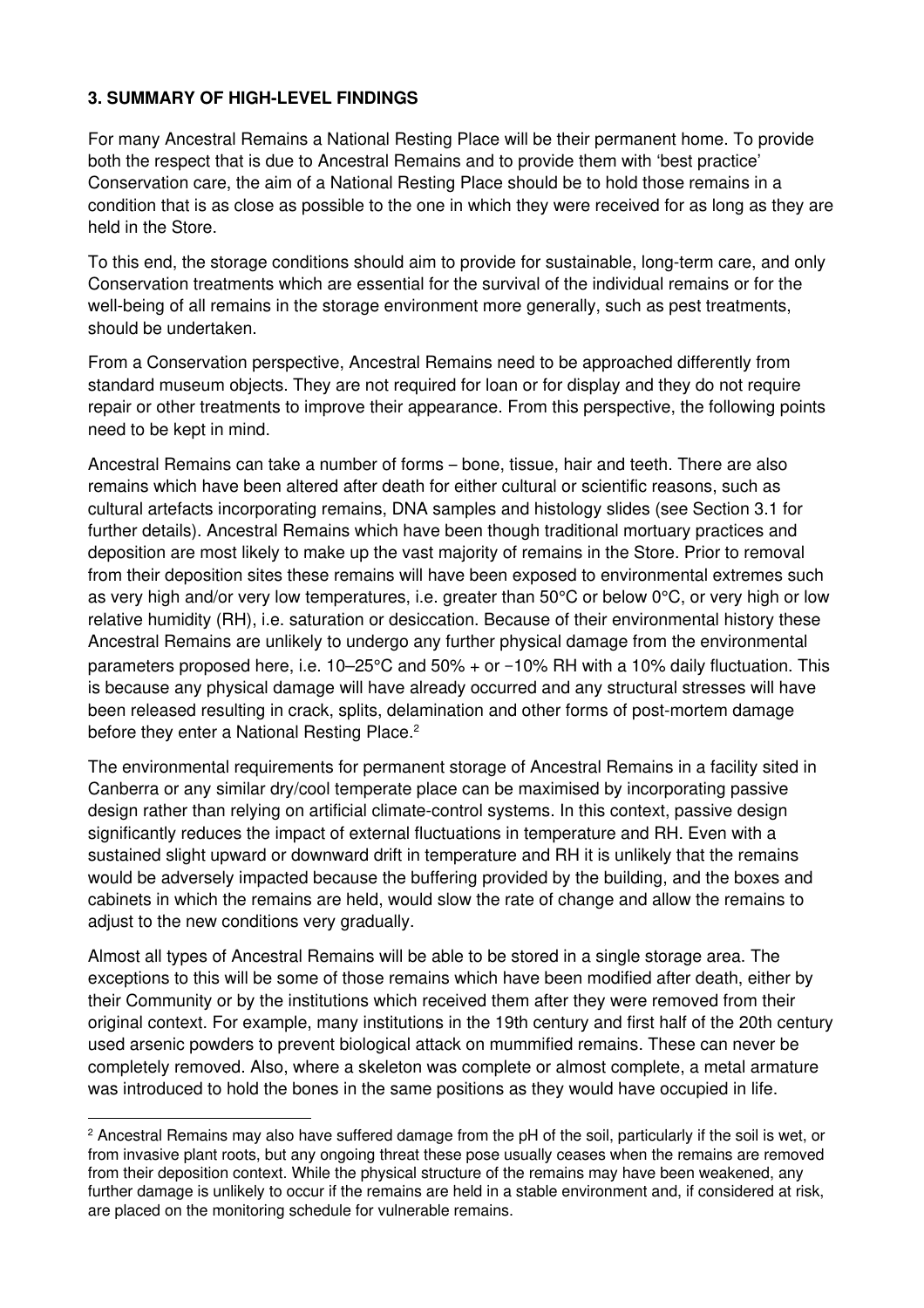Depending on past storage conditions these armatures may have expanded due to corrosion. Occasionally these modifications create changes in the remains which require adjustment to their environmental or storage requirements. These are likely to be a very small percentage of the Ancestral Remains held in a National Resting Place and can be dealt with on a case-by-case basis (see Appendix 1).

The requirements for bringing Ancestral Remains into the Store are similar to those required for incoming museum collection items. The main difference is the need for greater privacy and access control to ensure respectful treatment for the remains.

The successful permanent care of Ancestral Remains is very much dependent on the initial design of the storage area. If a Mitigated Store has been created which incorporates the best available passive design then ongoing care would only require a system for air circulation (see Section 3.3) and well-managed housekeeping. This would involve programs for cleaning, pest checking, monitoring/maintenance of remains with special environmental requirements and the maintenance of Occupational Health and Safety standards.

# 3.1 TYPES OF ANCESTRAL REMAINS LIKELY TO BE HELD IN A NATIONAL RESTING **PLACE**

This list is devised by combining the Ancestral Remains cared for by the NMA, those listed or referred to in various reports (Department of Culture, Media and Sport (UK) 2003, p. 8; British Museum 2013, pp. 1–2; Natural History Museum (UK) 2014, p. 4; Deutscher Museumsbund 2013, p. 9) and those reported by other researchers (Pickering 2020, pers. comm.).

The standard boxes referred to in this section are made from archival card, have no glues for metal components and come in 2 sizes. One is designed to hold cranial remains, and the other postcranial remains. (Further information about these boxes can be found in Section 3.4.)

| Type                | Description                             | Recommended storage                         |
|---------------------|-----------------------------------------|---------------------------------------------|
| Skeleton, not       | A complete or nearly complete           | These bones are able to be held             |
| articulated         | skeleton would include, at the          | in one or more standard boxes. <sup>3</sup> |
| (complete or nearly | minimum, a cranium or cranial           |                                             |
| complete)           | fragment, the pelvis, vertebrae and     |                                             |
|                     | the long bones of the arms and legs. It |                                             |
|                     | may also include a mandible (lower      |                                             |
|                     | jaw), ribs, shoulder blades and some    |                                             |
|                     | or all of the other smaller bones.      |                                             |
| Mummified           | These are remains which have            | It is highly likely that this type of       |
| remains (complete   | sufficient dried tissue adhering to the | remains will require a custom-              |
| or nearly complete, | bones to hold them in their natural     | made, museum-standard box.                  |
| assumed to be       | relationship to each other. Depending   |                                             |
| naturally           | on how the mummification occurred,      |                                             |
| articulated)        | culturally or environmentally, it is    |                                             |
|                     | possible that many of the physical      |                                             |
|                     | features of the individual may still be |                                             |

<sup>&</sup>lt;sup>3</sup> In the NMA Keeping Place the remains of some individuals are split across more than one standard box, with the boxes stored together side-by-side. This approach was taken to enable the remains to be held in the shelving system in the Store. If desired, unarticulated complete, or almost complete, skeletons could be held together, either in one custom-made box, or a decision could be made to have a third size of standard box which would suit this purpose. If the latter is chosen, a section of either the open shelving or the compactus should be designed to hold that size of box. The dimensions of the shelving in the Materials Store would need to be adjusted if this option was chosen (see Section 3.4).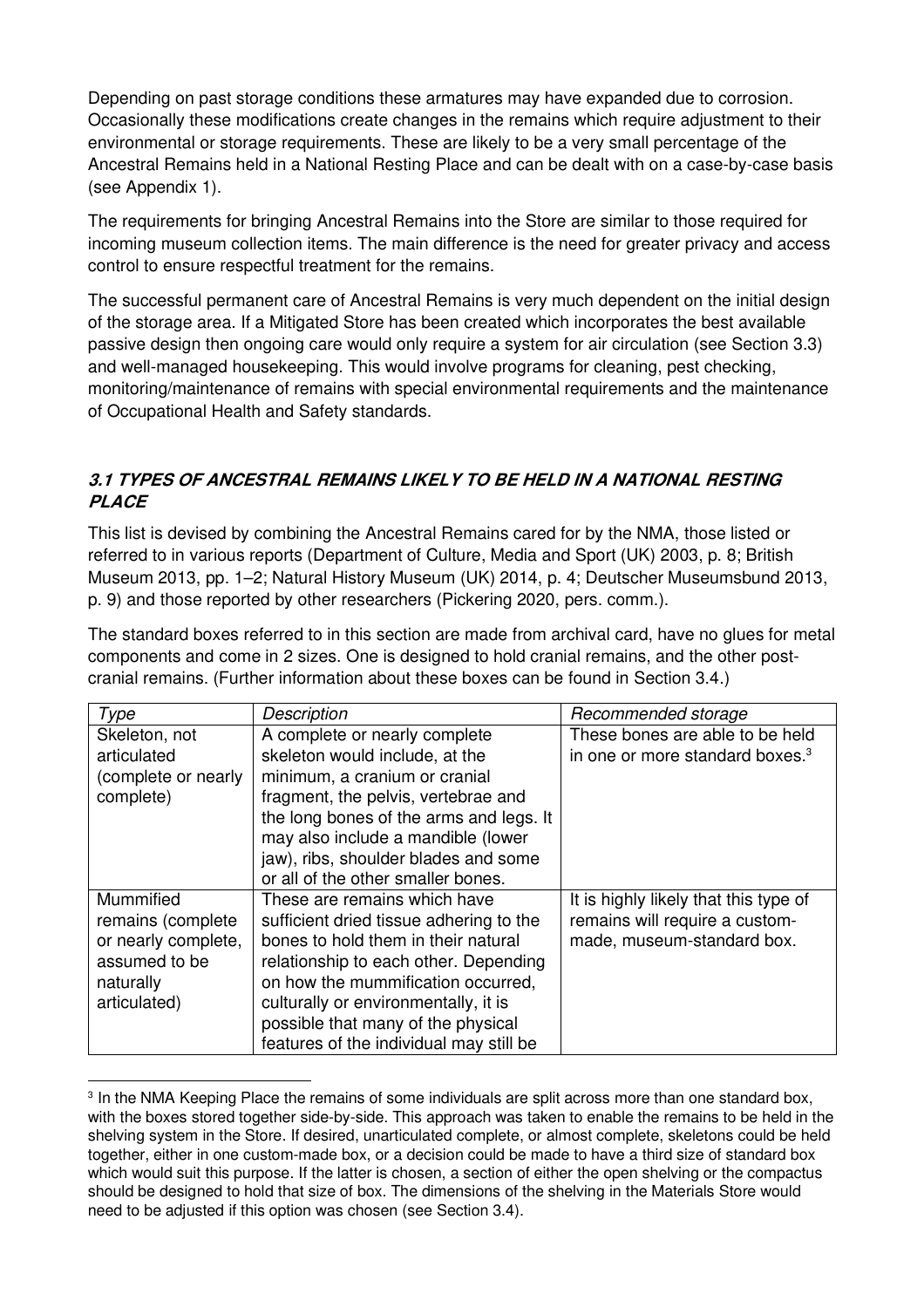|                                                                                                     | visible. Alternatively, there may only<br>be a small amount of connective<br>tissue holding all or just some of the<br>bones of the individual together.                                                                                                                                                                                                                                                                         |                                                                                                                                                                                                                                                                                                                    |
|-----------------------------------------------------------------------------------------------------|----------------------------------------------------------------------------------------------------------------------------------------------------------------------------------------------------------------------------------------------------------------------------------------------------------------------------------------------------------------------------------------------------------------------------------|--------------------------------------------------------------------------------------------------------------------------------------------------------------------------------------------------------------------------------------------------------------------------------------------------------------------|
| Skeleton, artificially<br>articulated<br>(complete or<br>partial)                                   | These are bones which have been<br>reassembled by a collecting institution<br>using metal rods and wires to hold<br>them in their original relationship to<br>each other. Frequently it is either not<br>possible or not the policy of an<br>institution acting as a Keeping Place<br>to remove the articulating structure<br>without Community approval. The<br>remains will have the dimensions of<br>the original individual. | This type of remains will require a<br>custom-made, museum-standard<br>box.                                                                                                                                                                                                                                        |
| Decorated remains                                                                                   | These remains, both skeletal and<br>mummified, have been decorated as<br>part of the mortuary practice of their<br>Community. The decoration may<br>involve non-anatomical material such<br>as shells, fibre, wood and/or over-<br>modelling with clay to recreate the<br>appearance of the ancestor. This<br>decoration is important and must be<br>preserved.                                                                  | These remains can usually but<br>not always be held in a standard<br>box.                                                                                                                                                                                                                                          |
| Mummified<br>remains (head,<br>individual limbs or<br>other partially<br>articulated<br>remains)    | This type of remains represents only<br>part of an individual.                                                                                                                                                                                                                                                                                                                                                                   | These remains can usually but<br>not always be held in a standard<br>box.                                                                                                                                                                                                                                          |
| Skull, cranium,<br>calvarium and<br>calotte                                                         | The cranium is the upper part of the<br>skull without the presence of the<br>mandible, and the calvarium is the<br>brain case of the cranium without the<br>facial section. The calotte is a dome<br>shape in the top of the cranium,<br>usually removed to give access to the<br>interior of the skull.                                                                                                                         | These bones are able to be held<br>a standard box.                                                                                                                                                                                                                                                                 |
| Skull, cranium,<br>calvarium, calotte,<br>mandible and post-<br>cranial remains<br>(disarticulated) | Post-cranial remains are any of the<br>bones below the base of the cranium,<br>e.g. bones from the torso, arms and<br>legs.                                                                                                                                                                                                                                                                                                      | This type of remains will usually<br>fit into one or more standard<br>boxes.                                                                                                                                                                                                                                       |
| Post-cranial<br>remains, mandible<br>and dentition<br>(small)                                       | These are small bones such as those<br>of the upper and lower jaws, teeth,<br>hyoids, hand and foot bones, and<br>small vertebrae.                                                                                                                                                                                                                                                                                               | These can be held in a standard<br>box or, where an individual is<br>represented by only a single bone<br>or a very small number of bones,<br>they can be held in drawers in<br>closed cabinets. Depending on<br>the nature of the remains, they<br>can be wrapped in tissue to keep<br>a set of remains together. |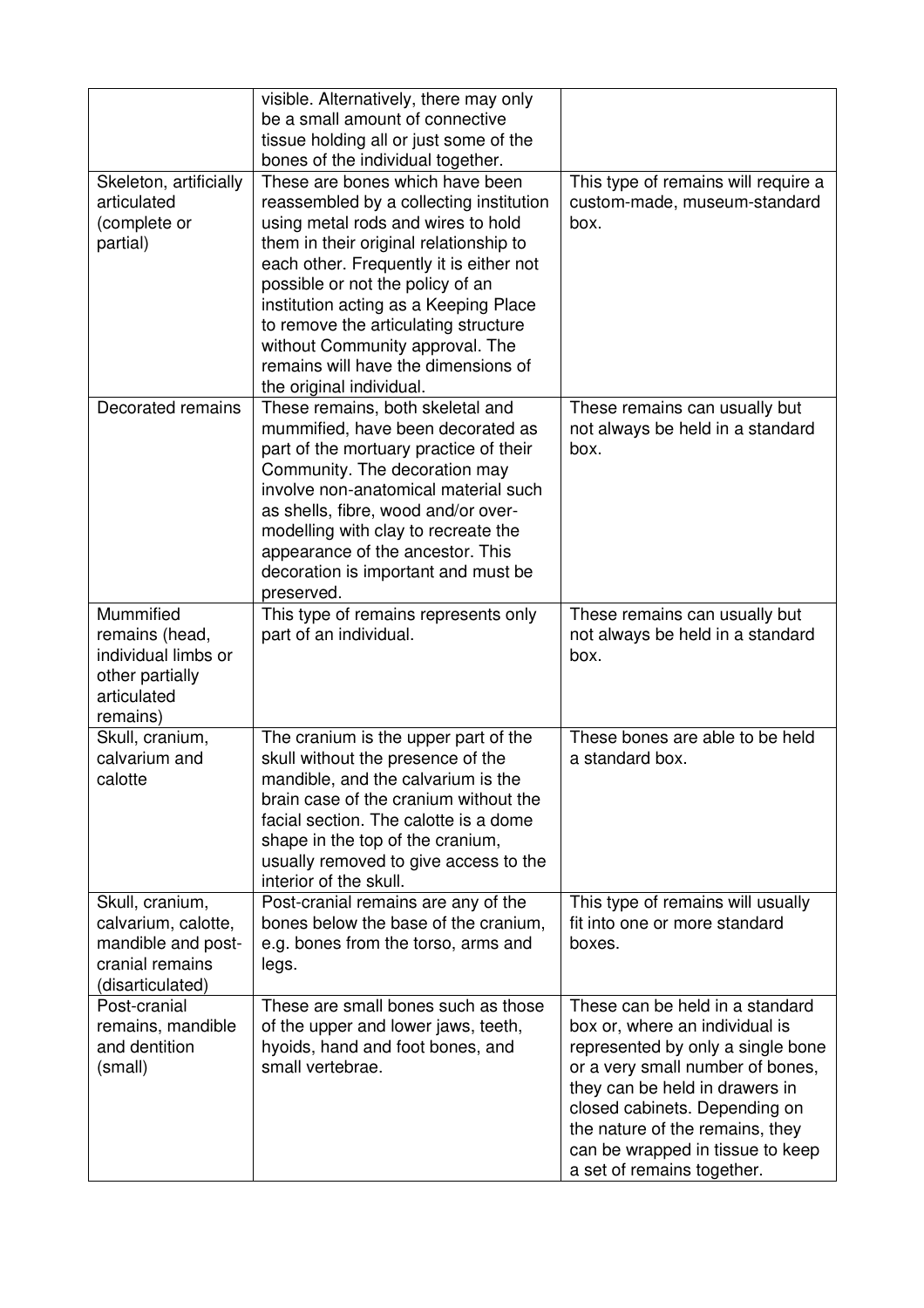| Post-cranial<br>remains (large, not<br>articulated)                    | These are larger skeletal elements<br>such as the long bones of the arms<br>and legs, the pelvis, ribs, and/or a full<br>spinal column.                                                                            | These can be held in a standard<br>box or, where an individual is<br>represented by only a single bone<br>or a small number of bones, they<br>can be held in drawers in closed<br>cabinets.                          |  |
|------------------------------------------------------------------------|--------------------------------------------------------------------------------------------------------------------------------------------------------------------------------------------------------------------|----------------------------------------------------------------------------------------------------------------------------------------------------------------------------------------------------------------------|--|
| Post-cranial<br>remains<br>(articulated)                               | These could represent any section of<br>the body but are most likely to be<br>hands and feet.                                                                                                                      | These may fit into a standard box<br>depending on the stature of the<br>individual, but it is possible they<br>will require a custom-made box.                                                                       |  |
| <b>Burial packages</b><br>(bones or ashes<br>wrapped in paper<br>bark) | A burial package is an individual's<br>bones/ashes collected and wrapped in<br>paperbark as part of a Community's<br>mortuary practice.                                                                            | This might require a custom-<br>made box.                                                                                                                                                                            |  |
| Unidentified<br>skeletal element                                       | These are usually fragments of bones<br>which have been found together.                                                                                                                                            | These can be held in a standard<br>box or, where an individual is<br>represented by only a single bone<br>or a small number of bones, they<br>can be wrapped in tissue and<br>held in drawers in closed<br>cabinets. |  |
| Commingled<br>remains (small)                                          | Usually these are the small bones of<br>the hands or feet, or teeth, which<br>cannot be assigned to any individual's<br>other remains. These would usually<br>be grouped based on their most<br>recent provenance. | Depending on the number, they<br>can be held in a standard storage<br>box or wrapped in tissue and held<br>in drawers in a closed cabinet.                                                                           |  |
| Commingled<br>remains (large)                                          | These are large bones or fragments of<br>bone, frequently degraded, which<br>have been found together or grouped<br>together by a previous collector and<br>cannot be individuated.                                | These can either be held in a<br>standard box or held in drawers in<br>a closed cabinet.                                                                                                                             |  |
| Hair samples                                                           | These are cut lengths of hair, which<br>would be held in archival envelopes. If<br>there is any tissue associated with<br>them they would be treated as<br>mummified remains.                                      | If a sample is related to an<br>individual in the Store they should<br>be stored with that person's<br>remains. Otherwise they can be<br>stored in a standard box or in a<br>drawer in a closed cabinet.             |  |
| Blood samples <sup>4</sup>                                             | These would usually be held in small,<br>stoppered phials and may well be little<br>more than a powdery residue. Any<br>labelling should be documented.                                                            | If a sample is related to an<br>individual in the Store they should<br>be stored with that person's<br>remains. Otherwise they can be<br>stored in a standard box or in a<br>drawer in a closed cabinet.             |  |
| DNA samples                                                            | These are samples created from the<br>bone or tissue of an individual. They<br>would be held in small, stoppered<br>phials. It is essential that any labelling<br>on these phials be documented.                   | If a sample is related to an<br>individual in the Store they should<br>be stored with that person's<br>remains. Otherwise they can be<br>stored in a standard box or in a<br>drawer in a closed cabinet.             |  |

 $^4$  Biological samples such as blood samples, DNA samples and histology slides must be stored under very specific conditions to retain their original scientific value. It would be extremely unusual for those conditions to have been met by a collecting institution.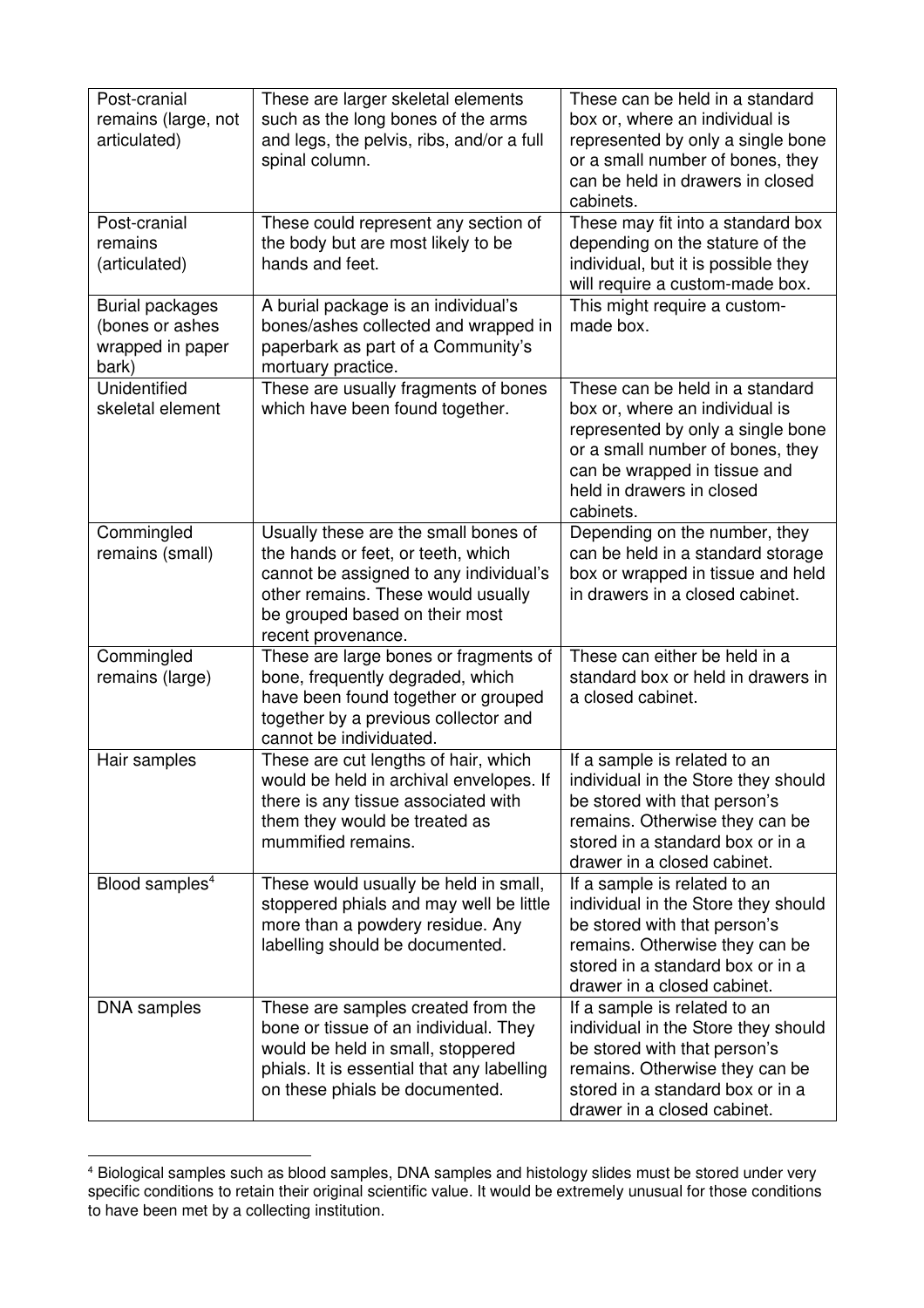| Histology slides                                                                        | These are very thin sections of tissue<br>or bone which have been stained and<br>mounted on microscope slides for<br>analysis.                                                                                 | If a slide is related to an individual<br>in the Store they should be stored<br>with that person's remains.<br>Otherwise they can be stored in a<br>standard box or in a drawer in a<br>closed cabinet.                                                                                                                                                                                |  |
|-----------------------------------------------------------------------------------------|----------------------------------------------------------------------------------------------------------------------------------------------------------------------------------------------------------------|----------------------------------------------------------------------------------------------------------------------------------------------------------------------------------------------------------------------------------------------------------------------------------------------------------------------------------------------------------------------------------------|--|
| Objects<br>incorporating<br><b>Ancestral Remains</b><br>(other than sorcery<br>objects) | These are most likely to be water<br>carriers made from crania.                                                                                                                                                | Usually these can be stored in<br>one of the standard sized boxes.                                                                                                                                                                                                                                                                                                                     |  |
| Sorcery objects<br>incorporating<br><b>Ancestral Remains</b>                            | These objects are considered to be<br>'sensitive' and it may be desirable to<br>store them separately.                                                                                                         | This would be a Community<br>rather than a Conservation<br>decision. <sup>5</sup>                                                                                                                                                                                                                                                                                                      |  |
| Grave goods                                                                             | Grave goods are any item recovered<br>from a burial place. They can include<br>traditional and Western-made items.<br>Where possible they should be stored<br>with the individual they are associated<br>with. | Depending on the nature of the<br>grave goods, they could be stored<br>in the same box as some or all of<br>the associated Ancestral<br>Remains, or held in a separate<br>standard box and stored<br>alongside the box(es) containing<br>the person's remains. Or they<br>may require a custom-made,<br>museum-standard box which<br>should be stored with the remains<br>if possible. |  |
| Casts (small,<br>medium and large)                                                      | Casts are usually plaster, or<br>occasionally plastic, copies of skeletal<br>elements, the brain or the interior of<br>the skull.                                                                              | They should be stored in a<br>manner similar to the original<br>element they represent.                                                                                                                                                                                                                                                                                                |  |

Unless they are identified as unstable, all skeletal and mummified remains and objects incorporating remains can be held in the General Storage Area (see Sections 3.1 to 3.3). Their main requirements are a stable RH centred around 50%, temperatures which fluctuate by no more than 10°C daily, and as little vibration as possible. Moisture and vibration are the greatest risks to their long-term survival. For the purposes of storage, remains can be grouped into the following categories.

# 3.1.1 *Skeletal Ancestral Remains*

Experience at the NMA suggests that the vast majority of Ancestral Remains, excluding casts, will be skeletal (see Appendix 1 for percentages). Bone has two major components – the mineral hydroxyapatite (c.50% by weight) and the structural protein collagen (c.48% by weight). The remaining c.2% is usually only present in fresh bone and is of little relevance to Ancestral Remains (O'Connor, 1987:6). Depending on the environmental history of the remains, it is possible that they may have become de-mineralised if they have been held in wet, acidic conditions. This will lead to a softening of the bone. Remains held in a wet environment where the pH is between 6 and 8 or where the mortuary practices have involved high heat may have lost some of their structural

<sup>&</sup>lt;sup>5</sup> At the NMA, human remains that have been incorporated into sorcery objects are kept in the Secret Sacred Store rather than in the Human Remains Store because their use as sorcery objects tends to be more of an issue to Community members than their existence as human remains.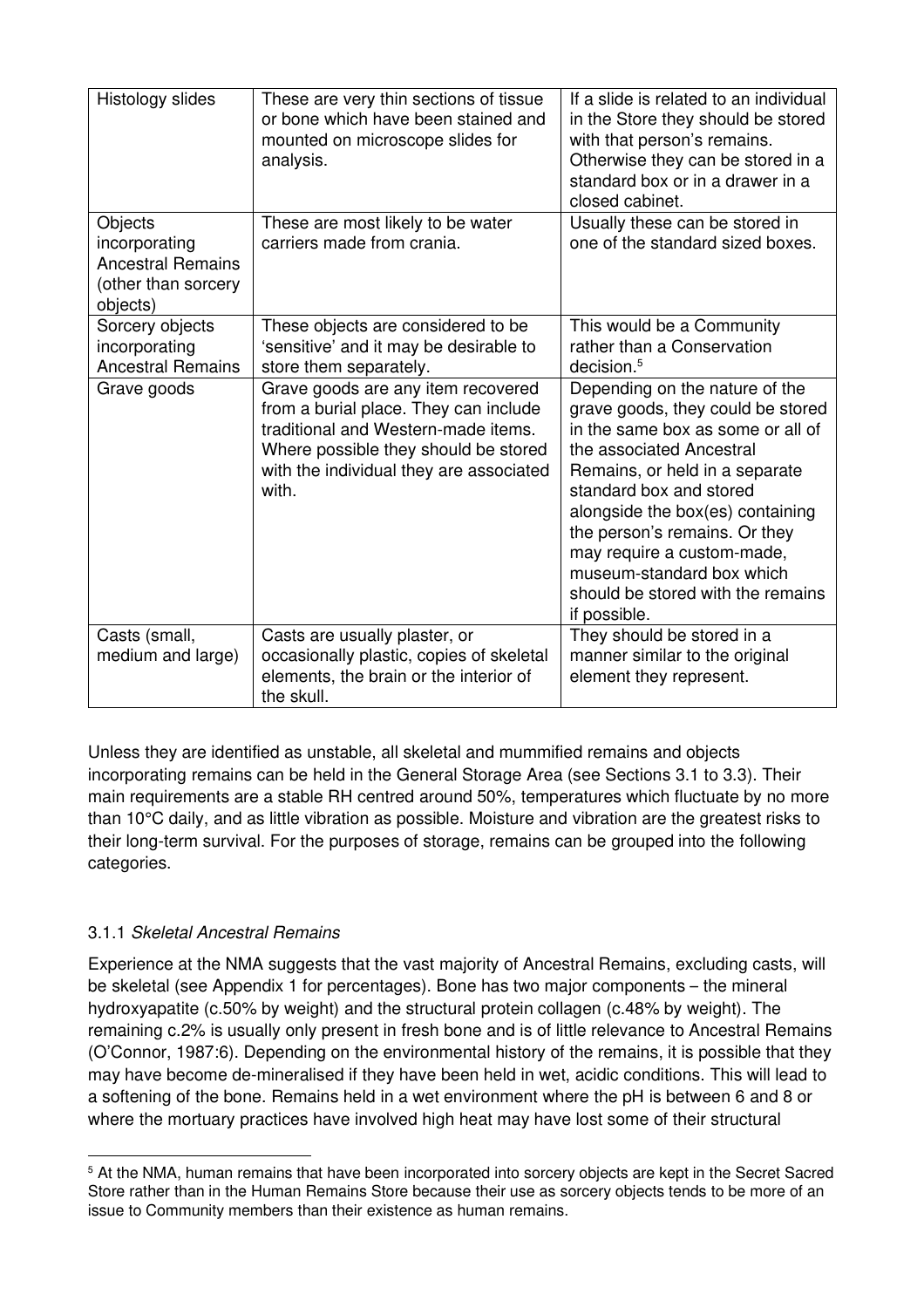protein which would make the bones brittle. Wet conditions are also likely to have facilitated some mineral substitution or bacterial attack on the collagen leading to staining and/or surface pitting.

Wet bone is also subject to abrasion. This is particularly noticeable in bone which has been buried in wet sand. Where the bone has been completely saturated and then dried there is likely to be delamination, the extent of which is often dependent on how many cycles of wetting and drying have occurred.

Generally speaking, however, bone has a high likelihood of surviving in a structurally stable condition and frequently will show very little evidence of damage, other than staining, to the naked eye. Provided such remains are kept in a Store where the RH is stable and the temperature is not extreme there is unlikely to be further damage.

#### Storage requirements

Skeletal remains will usually, but not always, enter the Store as individuals. They should be held in acid-free boxes and packed with acid-free tissue. Buffered tissue should not be used because its high pH can have a detrimental impact on the collagen in the bones. More than one box may be required to house an individual and these boxes must be linked by the labels on the boxes and their records on the database. However, where an individual is represented by a small number of skeletal elements, other than cranial, they are usually stored in drawers in closed cabinets. The drawers should be lined with some form of Conservation-standard cushioning material, such as polyethylene foam sheeting.

## 3.1.2 *Mummified Ancestral Remains*

Usually mummified remains have both bone and tissue components and, if they have been deliberately mummified as part of a Community's mortuary practice, they may also be decorated.

The tissue is a proteinaceous material composed of collagen and keratin which will swell and lose its structure if waterlogged, or shrink and split in extreme, dry conditions (Singley 1988, p. 79). It would be unusual for tissue to have survived from a wet environment in Australia – this type of survival is usually associated with deposition in acidic peat bogs and requires expert, highly interventive treatment such as substitution of the water by polyethylene glycol, to ensure it does not dry to a powder. Tissue is also subject to biological attack from micro-organisms and fungi in damp conditions.

Ancestral Remains containing tissue were usually collected from very dry environments. Tissue may also have survived if it has been treated in some way, such as by smoking, as part of the mortuary practices of a Community. While its appearance is likely to be significantly changed by its environmental history, that same history will have released any tensions in the structure of the tissue making it stable as long as it remains in a dry environment. Storage in museum facilities with poor environments may have exposed dry tissue to moist conditions which can introduce or reactivate destructive, biological organisms. Such remains may require treatment before they can enter the storage area but as much as possible such treatments should be non-invasive, for example, freezing or anoxic treatments for pests, and UV treatment for moulds.

### Storage requirements

Ancestral Remains which are mummified or contain adhered tissue should be boxed, even if the individual is represented by a single bone. They should be held in acid-free boxes and packed with acid-free tissue. Buffered tissue should not be used because its high pH can have a detrimental impact on the collagen in the bones.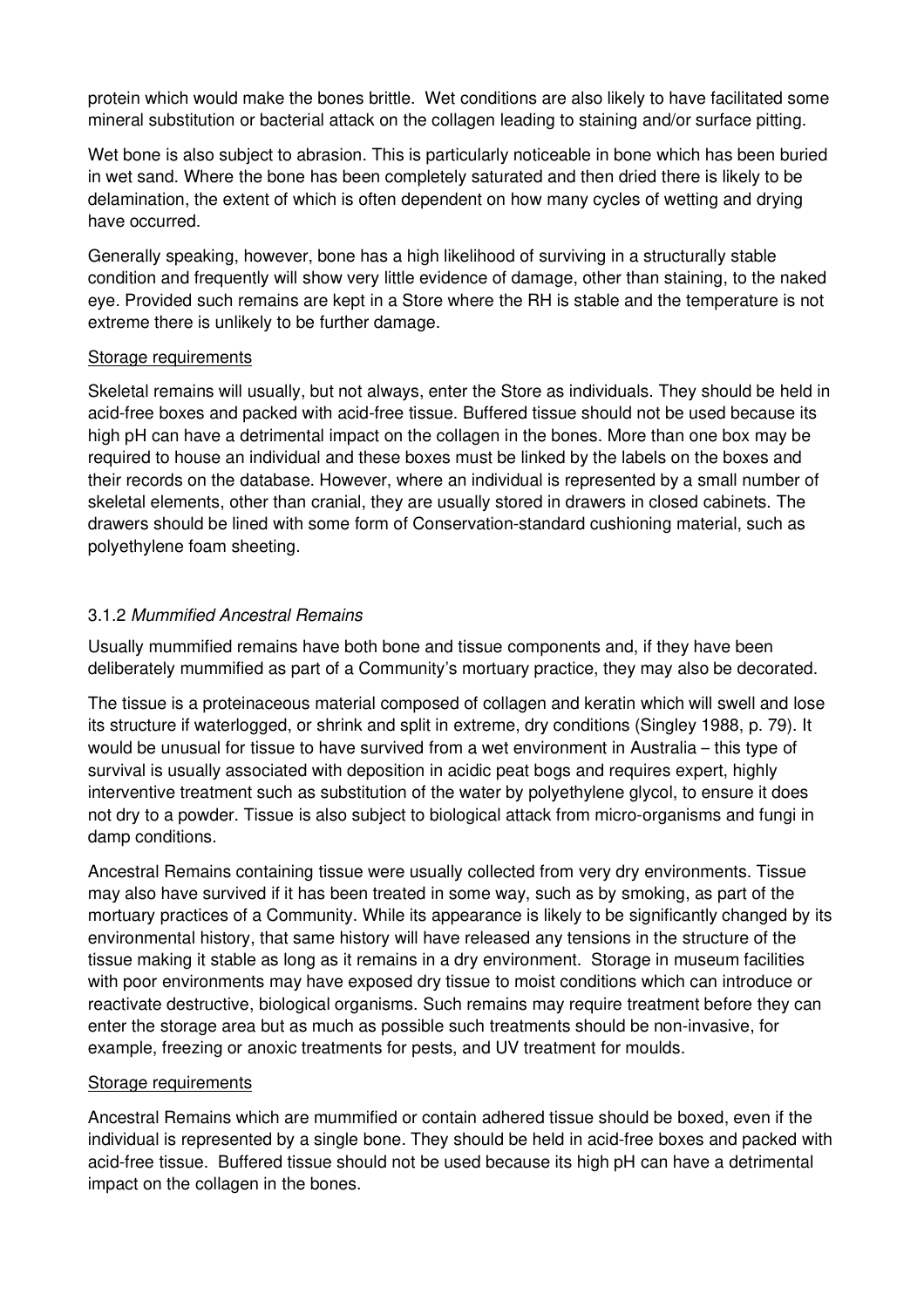If the remains appear to be unstable, the box should be lined with plastic, desiccants added and the plastic lining sealed. This will ensure that the RH remains low and enables these remains to be stored with the skeletal remains. Mummified remains should be put on a maintenance list for regular checking. If there is an odour associated with the remains but no evidence of deterioration, bags of activated charcoal should be included in the box to absorb the smell.

### 3.1.3 *Casts*

Casts of Ancestral Remains can be stored in the same way as the skeletal remains. They are likely to be fragile but do not have any additional requirements.

## 3.1.4 *Fluid-preserved specimens*

These are likely to be held in an unidentified preservative and sealed in glass or perspex containers. The most common preservatives are either alcohol-based or glycerol-and-formalinbased. However, all manner of other preservatives have been used including ship's rum or embalming fluid. Unless accompanying documentation states the nature of the preservative there is little that can be known without opening the container. Fortunately this type of remains is not likely to be numerous. Before being placed in storage the seals need to be checked and, though they already have their own storage container, they do require a specialised area and storage system (see Section 3.6).

## 3.1.5 *Other types of Ancestral Remains*

These include biological samples, hair samples, and objects incorporating Ancestral Remains. Where these are associated with other remains of an individual they should be stored together. The unlikely exception to this might be biological samples which come from a research organisation where they have been held under conditions which allow them to still have scientific value. Depending on the wishes of Aboriginal and Torres Strait Islander Community leaders, these may need to be stored in an appropriate, dedicated freezer. Otherwise they too can be stored with an associated individual in the General Store Area.

Where there is no association with other remains, these would usually be stored in standard boxes or in drawers in closed cabinets.

# 3.2 THE STORAGE ENVIRONMENT *–* RH AND TEMPERATURE

In the last decade, museum professionals have given considerable thought to the environmental conditions needed to safely store museum collections (Serota 2008; Jones 2008; National Museum Directors' Council 2008; Grattan & Michalski 2017; Getty Conservation Institute 2018; American Institute for Conservation 2019; Pagliarino 2019). The traditional, rigidly defined parameters for RH and temperature laid down in the later part of the 20th century (Thompson 1990) are now being reexamined in the light of their value for protecting objects, the energy they consume and the cost required to maintain them.

This is not a cost-cutting exercise at the expense of the safety of the objects or an ill-considered desire to be 'green', but a realistic assessment of what environmental conditions are essential to prevent further damage. 'Heritage science and conservation practice have developed two general approaches to providing the necessary evidence to inform climate specifications; (1) analyses of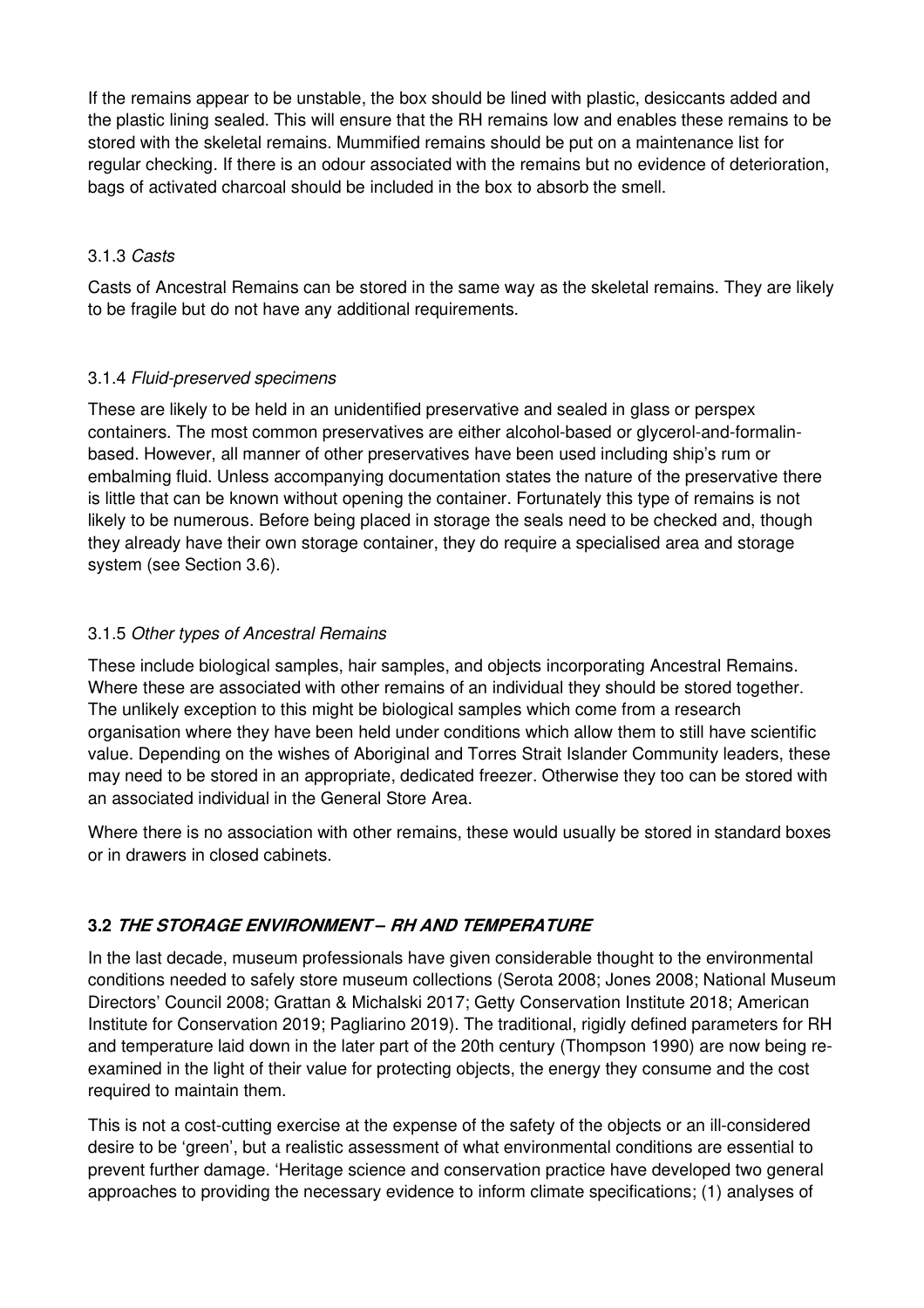the historic climates to which the objects have been 'acclimatised', and (2) analysis of the physical response of the materials and objects to relative humidity (RH) and temperature fluctuations' (Kozlowski 2018).

By applying the first approach of looking at the historic climates to which the remains have previously been acclimatised, it is clear the vast majority of the remains to be held in the National Resting Place will have already been exposed to temperature and RH fluctuations greatly in excess of anything likely to be experienced in the proposed Mitigated Store Room, even if the traditional environmental parameters are relaxed from the standard 20°C + or −2°C and RH 50% + or −5% (AIC 2019). Most of the skeletal and naturally mummified remains to be housed in a National Resting Place will have been through traditional ceremonies for the dead, including primary and secondary burials, deposition in a cave or tree, smoking over a fire, or post-mortem decoration or modification. Any physical damage likely to be caused by exposure to such extremes of temperature and RH, repeated cycling through those extremes, saturation, freezing and biological attack will have already occurred before they were removed to a collecting institution.

By applying the second approach of looking at the physical responses of the remains to RH and temperature fluctuation, it becomes clear that some types of remains require a more tightly controlled environment than others. Given that the remains to be housed in the National Resting Place will have come from universities and cultural institutions and, if returned from overseas, will have passed quarantine requirements, it is unlikely that any active pests, moulds or active biological degradation will be present when they enter the Receipt Space<sup>6</sup>. However, any exceptions to this should be identified and treated as part of the process of preparing the remains to go into the Storage Room. The inclusion of a basic Conservation lab, a freezer and a UV treatment cabinet should allow for all of the predictable treatment requirements to be carried out (see Section 3.6).

A well-managed Integrated Pest Management Program, Vulnerable Remains Check Program and a storage area built to reflect 'best practice' in passive design should ensure that these issues do not recur for remains once they enter the Store.

### 3.2.1 *General Storage Area*

Skeletal remains, stable mummified remains, burial packages, grave goods and hair, all of which make up the majority of remains, will have experienced temperature and RH fluctuations well outside the range likely to be found in a storage area of the type outlined in this paper. Such remains can safely cope with a relative humidity between 40% and 60%, with a daily fluctuation of no more than 10%, and a temperature range of 10–25°C without any further physical damage occurring. Casts are also able to be kept safely under these conditions.

<sup>&</sup>lt;sup>6</sup> It is possible that some moulds may reactivate or bone fat may continue to seep from remains that had never been buried. Moulds, even dead mould, can cause health problems for staff, and the Occupational Health and Safety protocols should be followed when working with these remains.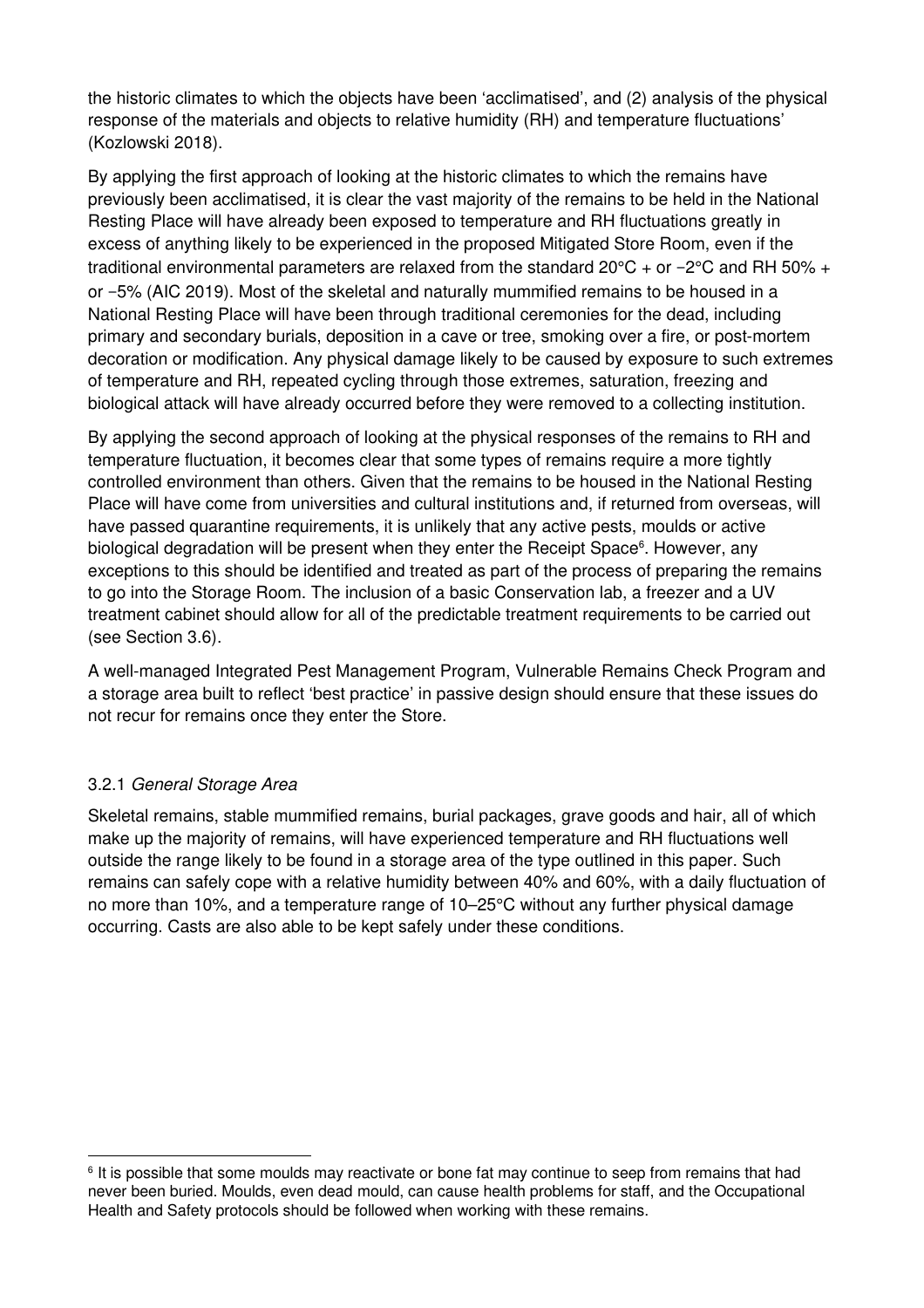

\_\_\_\_\_\_\_\_\_\_\_\_\_\_\_\_\_\_\_\_\_\_\_\_\_\_\_\_\_\_\_\_\_\_\_\_\_\_\_\_\_\_\_\_\_\_\_\_\_\_\_\_\_\_\_\_\_\_\_\_\_\_\_\_\_\_\_\_\_\_\_\_\_\_\_\_



#### Key:

- 1. Temperature inside the Mitigated Store in the Warehouse
- 2. Relative humidity inside the Mitigated Store in the Warehouse
- 3. Outside temperature
- 4. Outside relative humidity
- 5. Temperature in the uninsulated Warehouse
- 6. Relative humidity in the uninsulated Warehouse

This graph compares the temperatures and relative humidities of the air outside the warehouse and inside the warehouse with the Mitigated Store during the period 1/5/2008 to 14/6/2008. Despite fluctuations outside the Store the temperature remains constant at c.18°C and the RH shows only gradual seasonal drift well within the environmental parameters set for the Store.

\_\_\_\_\_\_\_\_\_\_\_\_\_\_\_\_\_\_\_\_\_\_\_\_\_\_\_\_\_\_\_\_\_\_\_\_\_\_\_\_\_\_\_\_\_\_\_\_\_\_\_\_\_\_\_\_\_\_\_\_\_\_\_\_\_\_\_\_\_\_\_\_\_\_\_\_\_

As can be seen from the graph above, fluctuations of temperature in a Mitigated Store are likely to be minimal. The extension of the minimum acceptable temperature range from 15°C to 10°C is based on a personal communication from Nicki Smith, Senior Conservator at the NMA. Lower temperatures, should they occur in a Mitigated Store, are unlikely to be harmful to remains and they reduce the likelihood of chemical reactions and biological activity.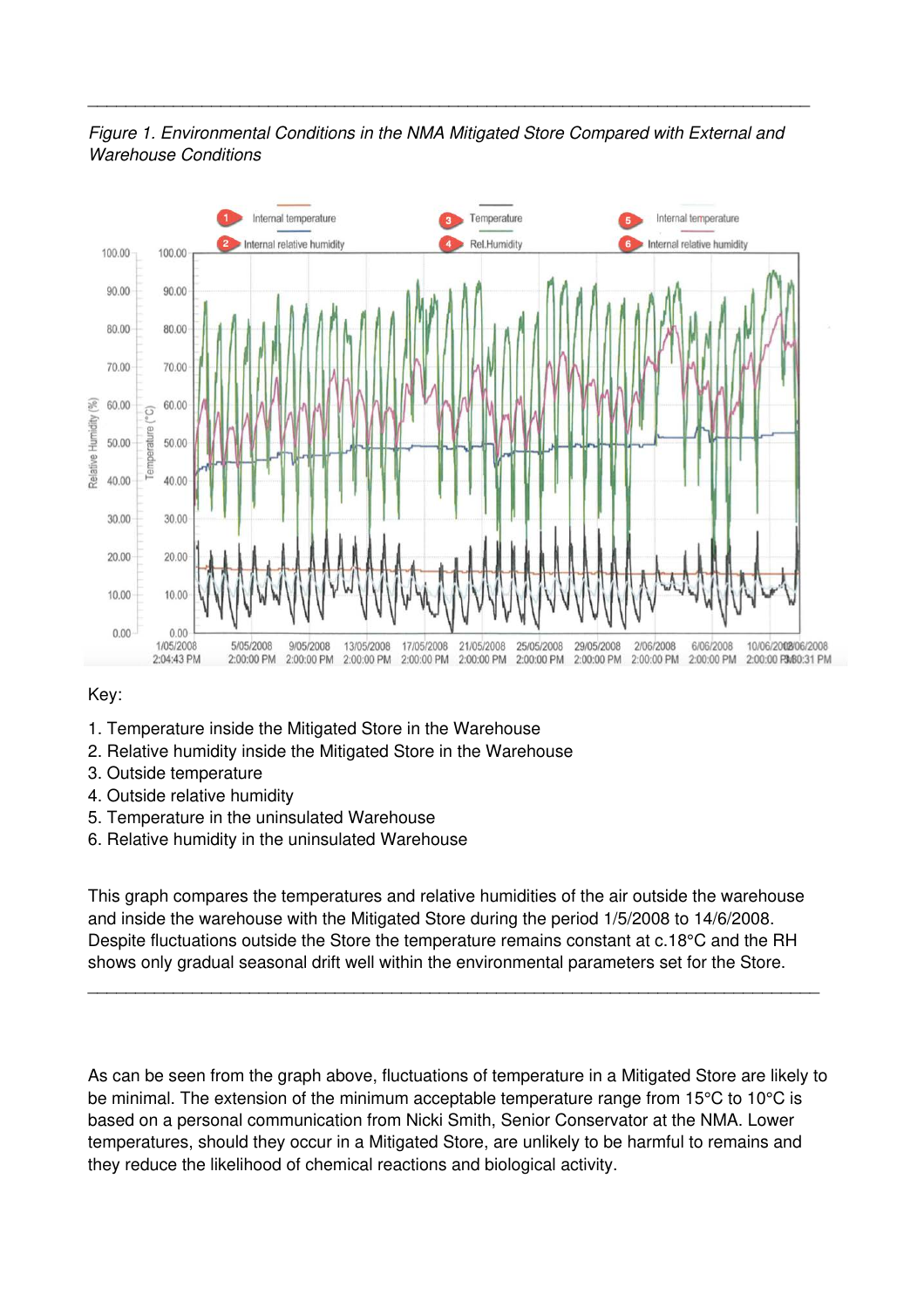While damage from previous exposure to extremes of RH and temperature will already have occurred, Ancestral Remains will be vulnerable to further damage from vibration. Consequently, it is important that vibration be minimised. Delaminating bones and loose teeth are particularly vulnerable to vibration. A facility constructed on a concrete slab laid directly onto the ground provides the best structural vibration minimisation. The choice of storage system can also assist with vibration minimisation, e.g. the criteria for the choice of a compactus should include the design requirement that vibration is dampened when the shelves are being moved.

### 3.2.2 *Specialised storage*

The exceptions to the conditions outlined above are Ancestral Remains which have been modified after removal from their original context or those that have been mummified but continue to degrade. Storage conditions for these are:

#### • Fluid-preserved organs and tissue

Storage requirements are variable depending on the nature of the preserving fluid, however the variations relate to managing hazards from off-gassing of those solutions. The environmental requirements are similar to those in the General Storage Area but the remains should be held in a chemical storage cabinet vented to the outside with trays to contain possible spills (see the Section 3.6.2 Conservation Treatment/Isolation Room).

### • Objects which incorporate human remains, including sorcery objects

If only the remains are of concern and if all the components can be safely held in closed cabinets in the general storage environment then the objects should be held there. If there are other materials in the object that are actively degrading and considered a threat to the remains under general storage conditions (e.g. corroding metal or unstable, non-human biological components), or if it is considered important to provide the best possible storage for all of the components, some of which have very specific requirements, an appropriate environment could be created by placing each set of remains in a moisture-proof container with desiccants or soluble salts conditioned to the appropriate RH (Thompson 1990, pp. 107–114). These remains should be included on the Vulnerable Remains Check Program list. It would be best to hold all the remains that require checking in the same area in the General Storage Area unless this is culturally inappropriate.

If there are likely to be a large number of this type of remains then it would be more efficient to hold them in a large, sealed cabinet, and condition the environment in the cabinet interior as a whole. A scaled-up version of an electrical enclosure cabinet would be suitable but this would need to be custom made to include a sealed drawer in the bottom to hold desiccant or soluble salts and an hygrometer visible from the outside of the container to show the internal RH. More than one such cabinet would be required if more than one specialised environment is specified. This would make managing the environment for all these remains relatively straightforward.

#### • Artificially articulated skeletal remains

If the metal used in the articulation is actively corroding (possibly due to more than one metal being used in the frame), cannot be stabilised and has become fixed to the remains, then it may be necessary to ensure that the RH is kept low (c.40%) to ensure that swelling due to corrosion will not cause the skeletal elements to crack or break off (Bachmann 1992, p. 132). This would be an unusual situation and would always be a compromise between what is best for preserving the bone and what is necessary to arrest the corrosion. Usually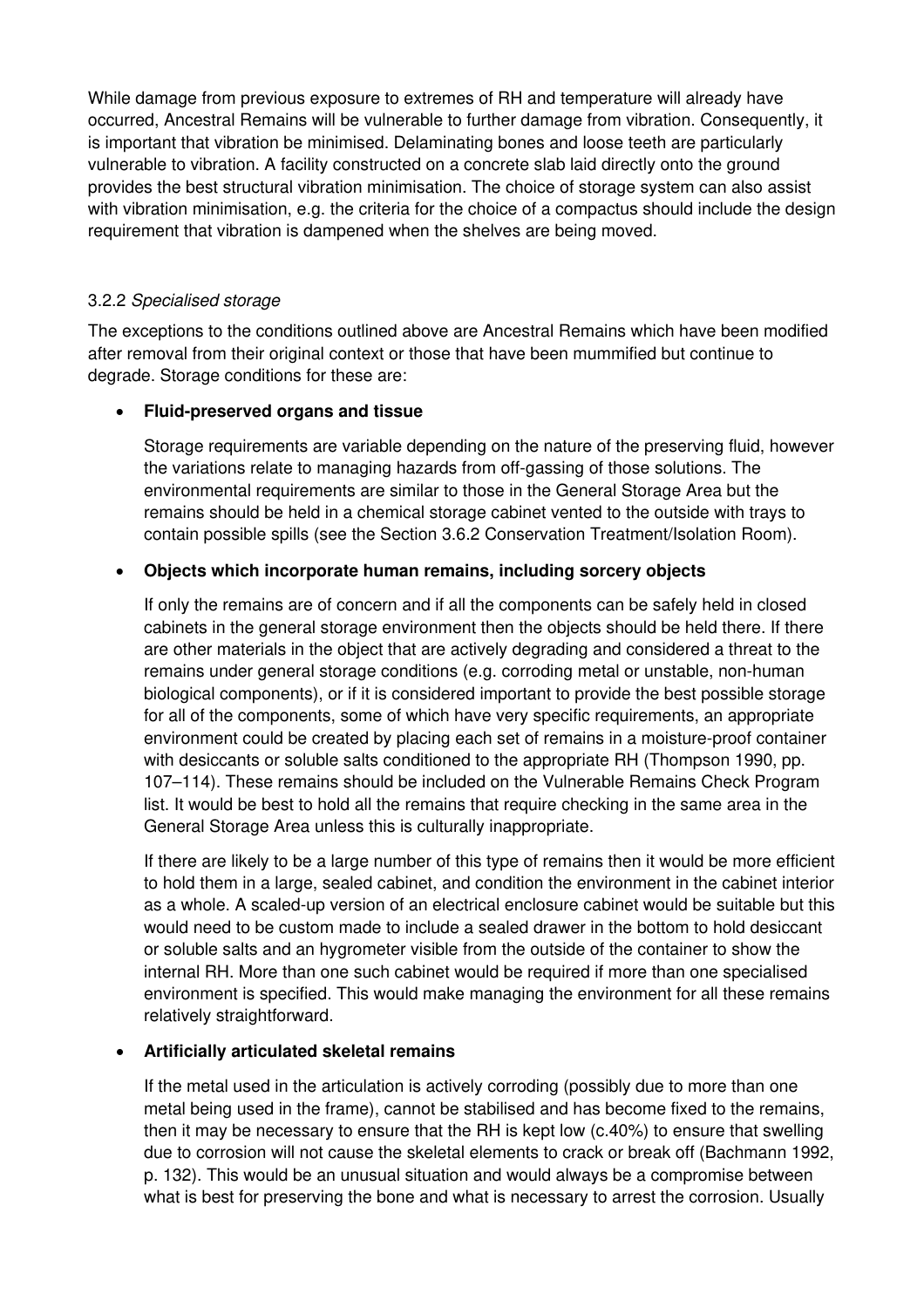a stable storage environment would prevent metal corrosion. Because only a small number of remains are likely to be involved, their requirements could be met by placing each set of remains in a moisture-proof container with a desiccant or soluble salt solution. These remains should be included on the Vulnerable Remains Check Program list.

However, if there is a large number of remains of this sort, an alternative would be to design a large, sealed cabinet similar to the one described above to house these remains.

### • Chemically treated remains

Some Ancestral Remains may have been given pest treatments which are now considered to constitute a hazard to those handling them, e.g. arsenic powders, or may have been examined in a way that leaves a chemical residue, e.g. the use of mercury to find the volume of internal spaces. Usually these can be managed by housing the remains in standard boxes with clear labels identifying the hazard. Once this is done they can be kept in the General Storage Area. If necessary the box should be lined with a barrier film and sealed to prevent dust or fumes from escaping.

It is essential that the nature of any hazard be recorded on the database so that anyone making planning decisions about access has the necessary safety information.

# 3.3 THE STORAGE ROOM

The Conservation requirements for the storage area in a National Resting Place are for undisturbed, dark storage which meets the environmental, access and safety needs of the remains while allowing staff to access them occasionally for short or long periods. It must also take into account the need to incorporate as much passive technology into the design as possible to ensure long-term economic and energy sustainability. 'By appropriate planning, choice of materials, and especially the management of ventilation one can achieve free heating in cool climates and even free cooling in over heated climates' (AICCM 2014, p. 25).

### The information given here applies only to a facility sited in a dry, cool-temperate climate such as Canberra's and is based on the technology and understandings available at the time of writing.

It is assumed that there will be at least 2 storage spaces – the General Storage Area for skeletal and mummified remains, hair, biological samples, grave goods and casts; and a separate area in which the fluid-preserved specimens are held in specially ventilated cabinets (see Section 3.2). Personal experience at the NMA Keeping Place suggests there are only likely to be a very small number of this latter type of remains and their storage will be considered separately from the General Storage Area.

The General Storage Area is essentially a purpose-built, dark store with the need for access limited to the deposition of incoming Ancestral Remains and the scheduled programs for cleaning, pest checking and checking remains with special requirements. Such a room lends itself to a completely passive design (see Figure 1) and requires the following features:

- The Store should be sited in the centre of the building with no walls in common with the exterior of the building in order to reduce unwanted solar gain in hot weather or heat loss during cold periods. This arrangement will also reduce access for pests.
- It should sit directly onto the concrete slab-on-ground foundation. This will provide the thermal mass required to store and release heat and thus dampen temperature fluctuations within the Store. It will also reduce the risk of vibration. In a climate like Canberra's it is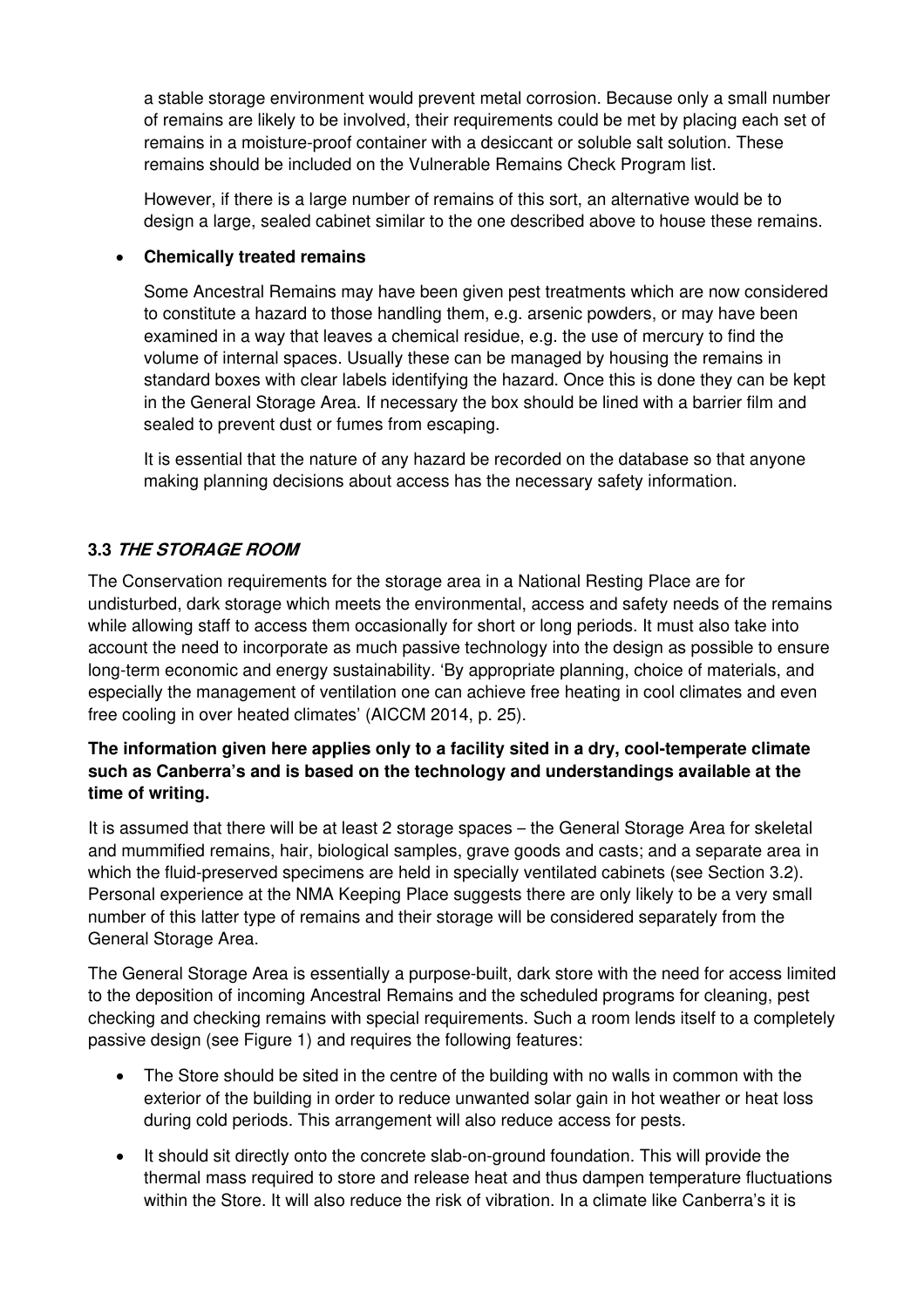advisable to insulate the underneath and sides of a slab-on-ground foundation (Reardon et al. 2013: Typical Applications section). If it is necessary to site the Storage Room on an upper level of the building there are a number of options for creating a thermal mass in the floor. All of these would require insulation under whatever material is used to create the floor. A thermal performance assessor should be consulted about specific requirements once the site for a National Resting Place is determined and before the design is finalised. However, if the room is to be in an upper level of the building it is essential that every effort be made to ensure that vibration is structurally dampened.

- The dimensions of the room, particularly the height, need to be discussed with a thermal performance assessor to ensure that the thermal mass is sufficient to passively maintain the required temperature range for the volume of air in the room.
- The walls and ceiling should be insulated to the highest standards.
- The walls and ceiling should be lined with a layer of hygroscopic material to give stability to the RH.
- The materials in the walls and ceiling should have the highest available fire rating.
- The materials in the walls should be smooth and continuous to facilitate cleaning and to avoid providing slots and gaps where insects can breed or mould develop.
- The floor should be polished concrete with no additional floor covering to ensure maximum benefit from the thermal mass it provides and also to make cleaning and pest management as efficient as possible.
- There should be no windows.
- There should be 2 standard doors, one at either end of the room, to ensure there is an exit in the case of emergency. These doors should be tight fitting/sealed to prevent unintended air movement into and out of the Store leading to fluctuations in RH. Access through these doors into the Storage should be security controlled, but exit from the Store should be unrestricted.
- There should be no adjacent wet areas and no wet pipes running through the floors, walls or ceiling.
- If there is an occasional need for lifting or access equipment, there should be an insulated, access controlled, tight-fitting, sliding door with dimensions sufficient to allow that equipment to be moved into and out of the room. Equipment should not be kept in the Store and should never be recharged there due to the generation of ozone during recharging.
- All electrical fittings should be spark protected.
- Fans are required to keep the air in the room moving to minimise the development of still microclimates where pests can breed and mould can develop undisturbed.
- Because the Store would be virtually sealed, the air will become stale over time. To provide a safe working environment for staff, there should be a monitoring system which identifies when the RH and temperature of the environment outside the building falls within the parameters set for the environment in the Store (see Section 3.2). When these conditions are met, it should be possible to activate an exhaust fan vented to the outside of the building at one end of the room and a filtered air intake for external air intake at the other end to replace the air in the Store. It is desirable that this system be able to be manually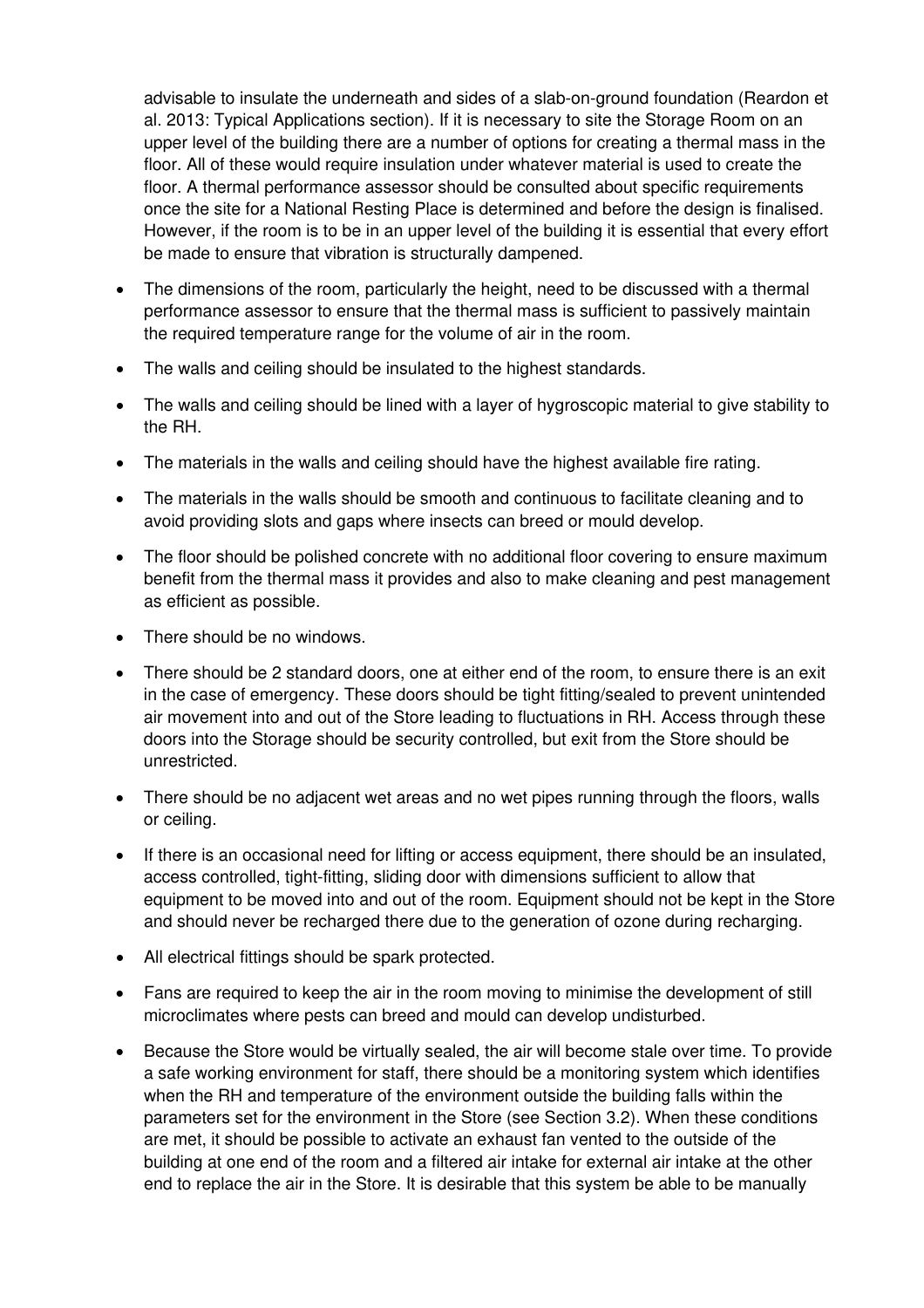controlled to avoid the cost of unnecessary air changes during periods when staff are not likely to be accessing the room for more than a few minutes.

- General coverage lighting is required to facilitate cleaning and pest checks, and sectional lighting may also be desirable, depending on the layout of the room.
- Power points at floor level are required to power cleaning equipment. How many will depend on the layout of the room.
- The room should have good wi-fi coverage to facilitate the tracking and location of Ancestral Remains and the use of laptops. This would need to be governed by strict privacy controls to ensure no information about an Ancestral Remain is made public.
- Digital environmental monitoring equipment should be hard wired into the Store. This should provide an ongoing recording of conditions in the room and be capable of providing back-to-base alerts when environmental conditions go outside the set parameters.
- Fire extinguishers should be strategically located around the walls.
- There should be no automated fire suppression system<sup>7</sup> installed in the Store because its design makes it unlikely that a fire could begin there. However, there should be a VESDA (Very Early Smoke Detection Apparatus) system installed with back-to-base reporting to ensure that, in the unlikely event of fire, swift action can be taken.

## 3.4 STORAGE SYSTEMS

#### 3.4.1 *Types*

The main options for storage systems in the Storage Room are:

- compactus
- open shelving units
- closed cabinets with drawers.

Each of these has advantages and disadvantages, however, they would all be considered appropriate in the context of Conservation 'best practice' for storage. A combination of all 3 types is likely to provide the best method of housing Ancestral Remains safely and efficiently.

A compactus is the most efficient use of space, and modern designs have good vibration dampening. This type of system can be used for all Ancestral Remains in standard boxes. The moving units of shelves in a compactus allow good access for cleaning and they can be locked to give an extra level of security. The disadvantages can be that a unit, once installed, is difficult to reconfigure to house deeper- or taller-than-standard boxes. Also, in a low access, dark Store they are likely to remain in the same position for long periods. This can result in poor air movement with the consequent risk of insects taking up residence or mould developing. A program of regular repositioning and inspections can effectively manage this risk.

 $7$  A nitrogen enhanced environment was considered as a fire prevention measure but was rejected because: it limits access for more than a short period of time unless the room is flushed with fresh air and the nitrogen replaced after access; it is inadvisable for pregnant women and anyone with a respiratory condition to enter the room; it would be an additional ongoing cost to maintain the system which could be avoided by adopting a more passive approach.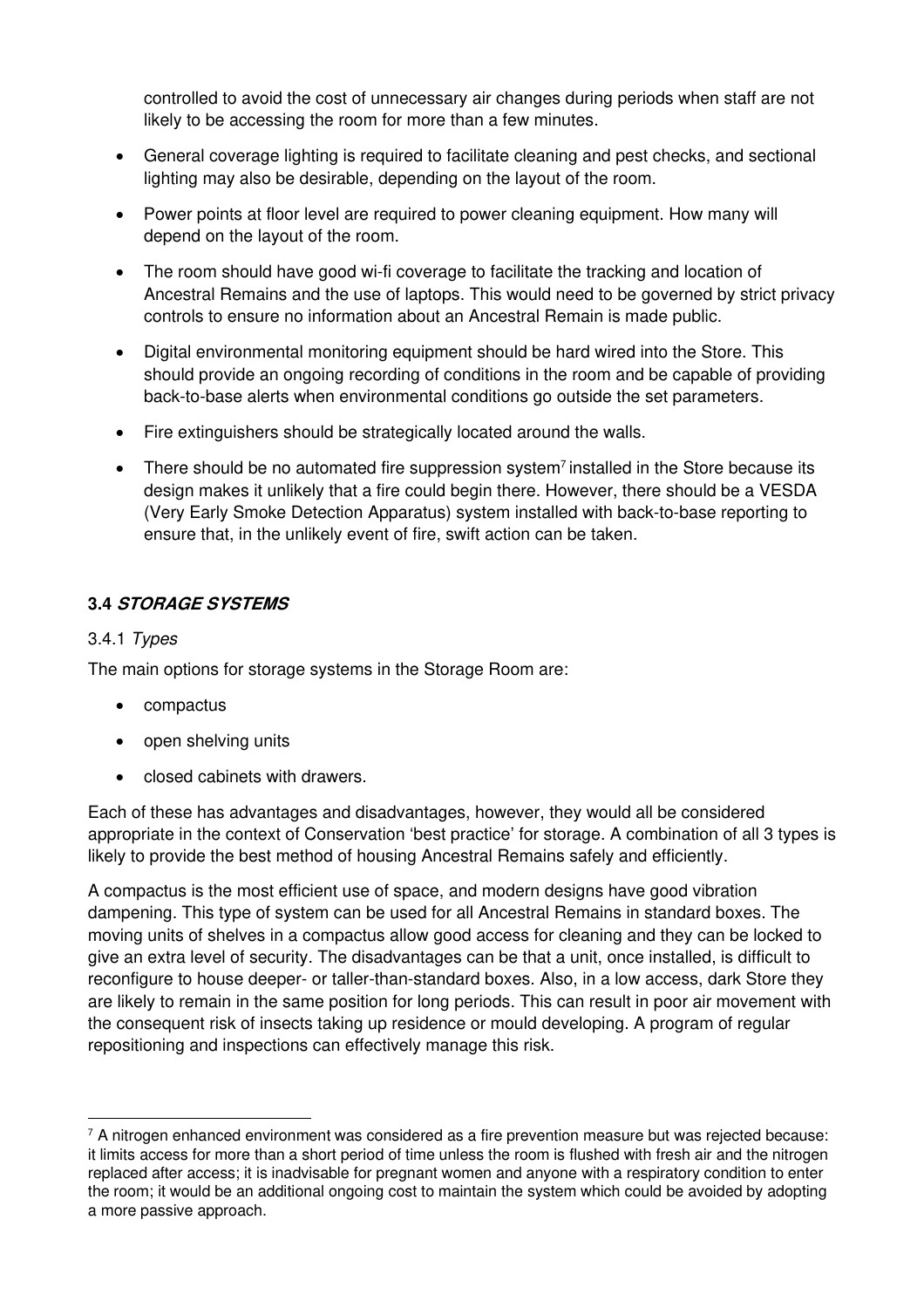Open shelving units with adjustable shelf height provide good access with no vibration and are suitable for all boxed remains. They are ideal for housing non-standard-sized boxes such as those required for articulated skeletons because units with deeper shelves can be relatively easily substituted for standard units. Fixed open shelving allows good air movement and, if the lowest shelves are at least 15 cm above the floor, provide good access for cleaning. The disadvantage is that they take up considerably more space than a compactus to provide the same amount of storage.

Closed cabinets fitted with drawers are the most suitable option for unboxed Ancestral Remains and any objects incorporating Ancestral Remains that need to be segregated, such as sorcery objects. Well-designed, soft-close drawers will minimise vibration. Closed cabinets enable remains to be held in a dust-free environment and are the best option for the remains of individuals who are represented by only a small number of post-cranial skeletal elements. Their disadvantage is in being less accessible than a compactus or open shelving and, like open shelving units, taking up more space.

A sub-category of closed cabinets are sealed cabinets that can hold an environment specially designed for the types of Ancestral Remains they are to house. For example, mummified remains which are unstable require a low RH to ensure degradation is not activated. This type of cabinet would need to be custom-made and incorporate a sealed storage chamber of the required size and a sealed drawer in the base with a grate connecting it to the storage chamber. It should also have a hygrometer on the outside of the cabinet to allow monitoring or the internal RH without opening the chamber. This is a variation on the design used for climate-controlled showcases (Thompson 1990, pp. 106–15).

Depending on the nature of the remains being stored (see Section 3.1), all of these types of storage system could be used in the Storage Room.

#### 3.4.2 *Materials*

There are numerous publications on suitable materials for storage systems. One of the most comprehensive is by Jean Tétreault from the Canadian Conservation Institute (see Tétreault 2009) which provides detailed criteria for the selection of Conservation 'best practice' materials.

While there are ways in which wood can be treated to make it suitable for shelving, metal 'is the most effective shelving to use from the point of view of strength and durability and also from the conservation point of view' (Museums and Galleries of NSW n.d.). Compactus, open shelving units and cabinets should be made from powder-coated metal to prevent corrosion.

Sealed cabinets must be made from powder-coated metal with a platinum-cured silicone, neoprene, polyethylene gasket (Tétreault n.d., p. 9) to ensure that the cabinet remains unaffected by the environment it is intended to hold. Rubber should not be used.<sup>8</sup>

Storage requirements for fluid-preserved specimens will be treated separately (see Section 3.6.2 Conservation Treatment/Isolation Room).

#### 3.4.3 *Storage boxes*

Most Ancestral Remains can be stored in one of 2 sizes of standard boxes. These boxes are precut from archival board and assembled as required. They have a slot-in-groove method of

<sup>&</sup>lt;sup>8</sup> The selection of gasket material should be revisited at the time the cabinets are being selected because advances in the performance of plastics is likely to continue into the future.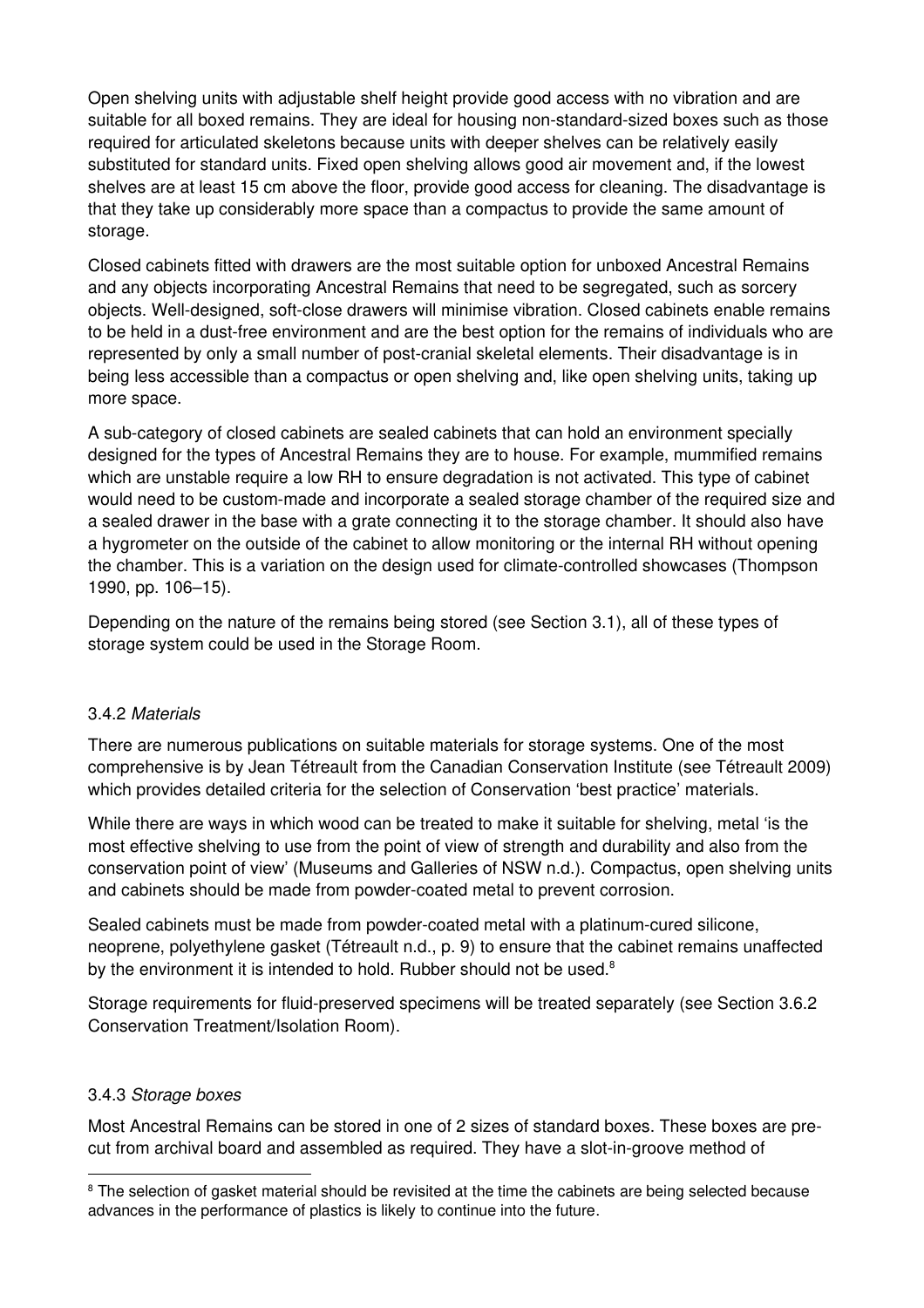construction and have no metal components. For this reason, dimensions for the boxes before assembly and after assembly will be given to ensure sufficient space in both the Storage Room and in the packing materials storage space in the Receipt Space.

Some individuals, depending on their stature and the number of their bones present, may require 2 or more boxes (see Section 3.1, Footnote 1). These boxes must be able to be stored together and linked by their database records.

### • Cranial storage boxes

These are designed to hold skulls and crania. If desired they can be used to store the postcranial remains of an individual if those remains are small or for commingled bones. In its flat state the base of the box measures  $63 \times 93$  cm and the lid measures  $32 \times 54$  cm. When folded to make a box with a lid the dimensions are  $29(1) \times 20(w) \times 19(h)$  cm.

#### • Post-cranial storage boxes

These boxes are designed to hold post-cranial remains, and their length is set by the likely maximum length of unarticulated, adult, long bones, and their width by the maximum width of an adult pelvis. In its flat state the base of the box measures 102 x 110 cm and the lid measures 39 x 88 cm. When folded to make a box with a lid the dimensions are 64(I)  $\times$ 28(w) x 21(h) cm.

#### Custom-made boxes

While the vast majority of Ancestral Remains can be held in standard-sized boxes there are exceptions such as those which have been mummified or which are artificially articulated. Burial packages may also require a custom-made box. The dimensions of such boxes are dependent on the individual remains. Based on experience at the NMA, very few of these boxes are likely to be required and, although they could be made in-house, the amount of equipment, expertise and materials required to make them to the standard of the other storage boxes is not justified when they can be ordered in small quantities from the supplier of the standard boxes.

### 3.5 THE LOADING BAY

The Loading Bay, or in this case the Unloading Bay, will be the point of entry for Ancestral Remains into a National Resting Place. This area will be situated between the road outside the building and the Receipt Space. If this facility is to serve as the general Loading Bay for the entire building then there would need to be additional access-controlled doors connecting to the other areas it serves. Deliveries, other than Ancestral Remains or equipment/materials required for the care of Ancestral Remains, must not enter other areas of the building through the Receipt Space.

The Loading Bay will not require environmental controls because Ancestral Remains will still be in their travel crates while they move from the delivery truck into the Receipt Space.

The Loading Bay will need to have:

- an insulated, access-controlled, folding or sliding door of sufficient height to allow the entry of a delivery truck
- sufficient space in the dock to allow a delivery truck to come fully inside and have the door close behind it. This will provide both protection from the elements during unloading and privacy. The dimensions of the largest truck used by International Art Services, the company used to bring Ancestral Remains into Australia, is 1224(l) x 250(w) x 428(h) cm with a tail lift 265(l) x 250(w) cm (Button 2020)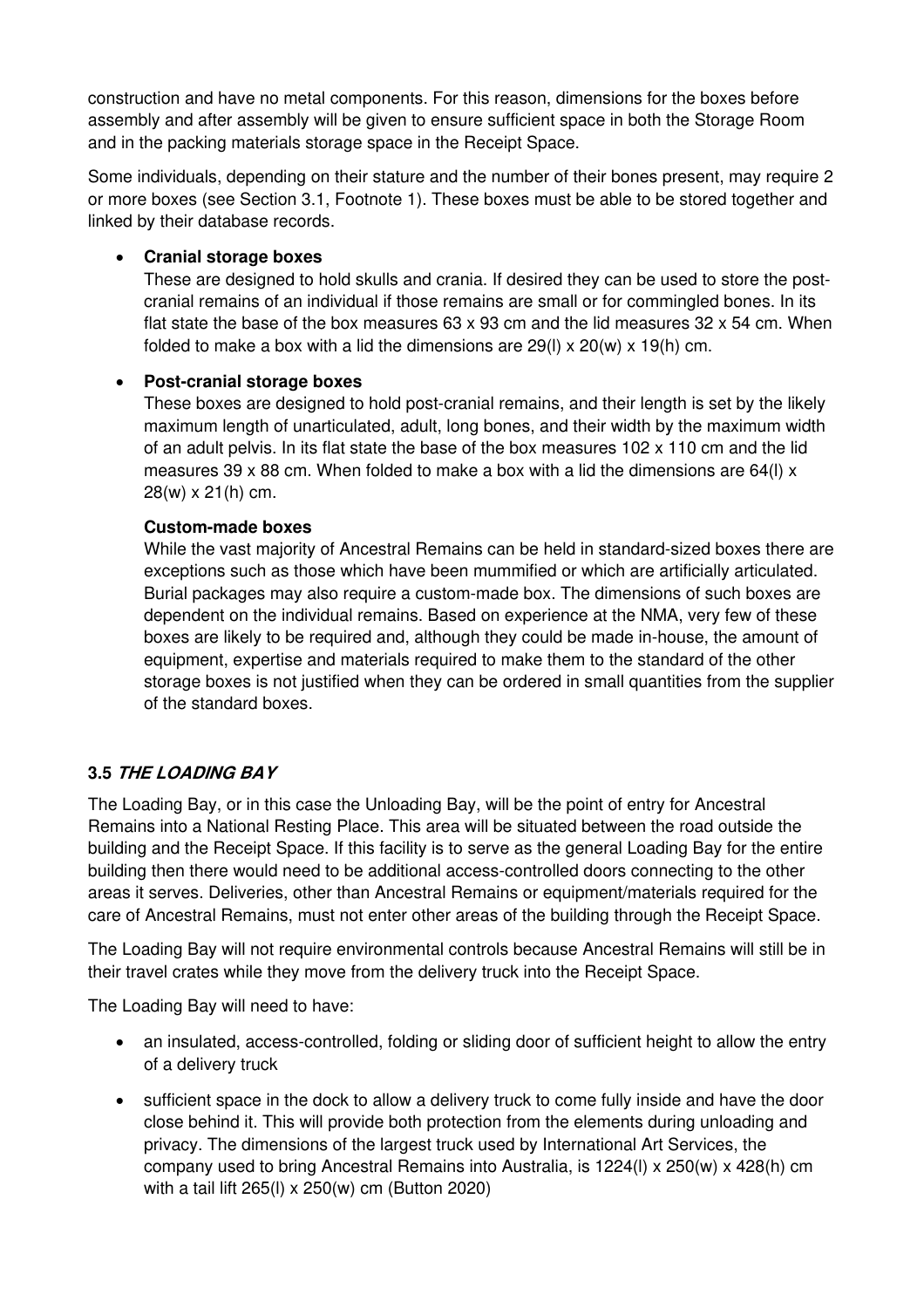- a 6-m space beyond the extended tail lift to allow the free movement of any equipment required for unloading (Button 2020). Space will also be required to store the unopened, incoming crates until they can be moved into the Receipt Space. Ideally this move to the Receipt Space should happen immediately, but sometimes this may not be possible with a large consignment. If the crates have to remain in the Loading Bay for more than a week during periods of temperature extremes, such as mid-summer and mid-winter, it would be desirable to hire an insulated shipping container. This can either sit inside or immediately outside the Loading Bay. The environmental conditions inside the Loading Bay and outside it are unlikely to be significantly different particularly if it serves the entire facility and is in constant use (see Figure 1). The footprint of a standard shipping container would be  $2.43(w) \times 6.06(l) \times 2.59(w)$  m. If the container is to be held inside the Loading Bay there would need to be space allowed on the short side where the doors are situated for both doors to be opened to at least  $90^{\circ}$  and for equipment to move the crates in and out<sup>9</sup>
- facilities for parking and charging large, battery-operated equipment, e.g. fork or scissor lifts
- an access controlled, insulated, tight fitting, sliding door leading from the Loading Bay into the Receipt Space. This should be large enough to allow crates to be moved in from the Loading Bay using moving equipment
- a standard, access-controlled door from the Loading Bay into the Receipt Space
- a floor lift, if there is a discrepancy between the floor level in the Loading Bay and the access door to the Receipt Space.

# 3.6 THE ANCESTRAL REMAINS RECEIPT SPACE

Once the initial arrival of Ancestral Remains to a new facility has taken place it is likely that this area may only be used periodically as new remains come in and need to be prepared for entry into the Storage Room. Office areas may be in continual use for ongoing research, and research facilities may be elsewhere in the building or even off-site.

How this area is used at other times is not a Conservation concern unless it reduces security or introduces anything which could be a threat to the remains in the Storage Room. For example, nothing should be brought into the area that has not been checked for pests, and nothing should be kept there which could attract pests, such as starch-based packing beads. Whether or not the area is in constant use, there must be a program of regular cleaning and pest checks, particularly in the materials storage areas of the Receipt Space.

The Receipt Space may contain one or more rooms and acts as a link between the Loading Bay and the Storage Room. The Receipt Space should have entrances and exits to the outside or to other spaces in the building, as well as to the Loading Bay, to ensure the safety of staff in the case of an emergency, but it should not be a general passageway and access should be strictly controlled.

The structural design for this area should incorporate the following features:

- Walls, floor and ceiling should be insulated.
- Walls should have a smooth continuous surface to facilitate cleaning.

<sup>&</sup>lt;sup>9</sup> The aesthetics of the Loading Bay are not a Conservation concern, but it may be considered more culturally appropriate to have the Unloading Bay enclosed so that ceremonies for incoming Ancestral Remains can be carried out by a Community at their point of arrival.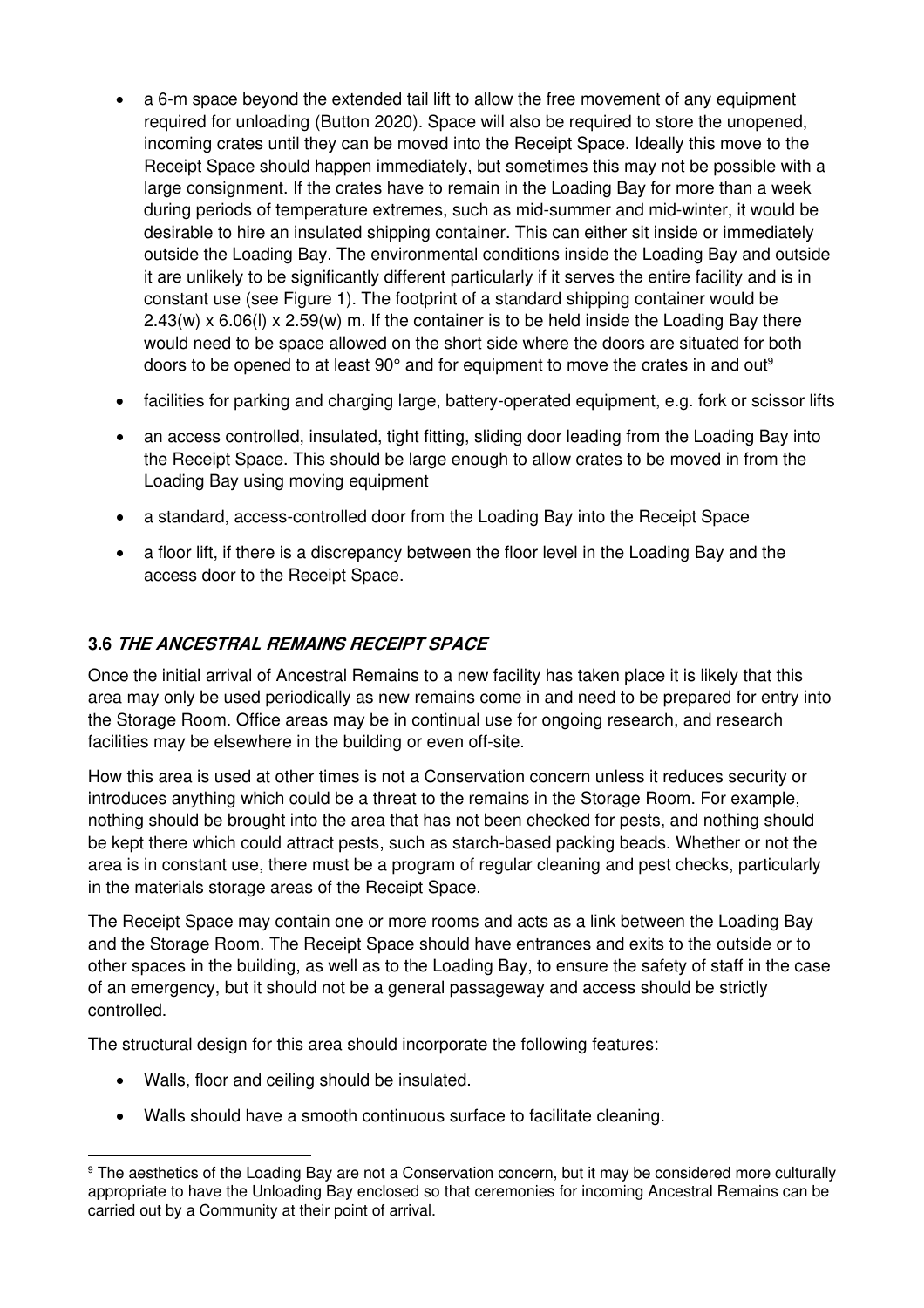- Floors should have a continuous surface such as welded Tarkett to facilitate cleaning. A cushioned material is desirable for the comfort of staff standing for long periods. Alternatively, high-density, foam matting could be used around the benches/tables.
- Windows can be part of the design if desired, although privacy would be an issue with windows to the outside. Skylights with an air lock between the ceiling and the roof would be a suitable option to allow natural light.
- An access-controlled, tight-fitting, insulated, standard door and an access-controlled, tightfitting, insulated, sliding door should be fitted between the Loading Bay and the Receipt Space.
- An access-controlled, tight-fitting, standard door and an access-controlled, tight-fitting, sliding door should be fitted between the Receipt Space and the Storage Room.
- There should be a level floor running from the Loading Bay into the Receipt Space via the sliding door. If this is not possible, a floor lift or other suitable lifting apparatus should be installed in the Loading Bay.
- Door frames should be unobstructed at the base or have faceted footings to allow smooth movement of tables and trolleys.
- The Receipt Space will require heating, cooling and air changes for the comfort of staff. The amount of environmental adjustment could be minimised by adopting a solar passive approach to the design. The environmental conditions required for staff comfort would fit within the parameters for the Storage Room (see Section 3.2) so the anticipated, infrequent movements between the Receipt Space and Storage Room are unlikely to cause problematic environmental changes in the Store.
- There should be an alarm system to alert staff when the door to the Loading Bay and the door to the Receipt Space are open at the same time. Depending on the time of year the flow of external air into the Receipt Space could add significantly to cost of maintaining the internal environmental parameters.
- A wet area should be provided with toilet(s) and hands-free handbasin(s), eyewash station and paper towel dispenser. A washing machine and dryer for laundering personal protective garments could also be included in this space. The wet area should not be sited against any wall which is common to the Storage Room. This is where the first-aid box should be placed.
- Good general coverage lighting and emergency lighting in case of power failures is especially important if there are no windows or skylights letting in natural light.
- Electrical power points spaced around the walls and either in the floor or suspended from the ceiling allow the use of specialised lights, such as UV lamps, during examination of Ancestral Remains.
- A separate room within the Receipt Space should be created to house a Conservation Treatment Area and to provide a space where other activities which require isolation can be carried out. It should have a tight-fitting door with independent environmental controls and ventilation. None of the air from this room should be circulated in the rest of the Receipt Space or the Storage Room. Electrical fittings in this room should be shielded and it should have water available for a fume hood and an eyewash station.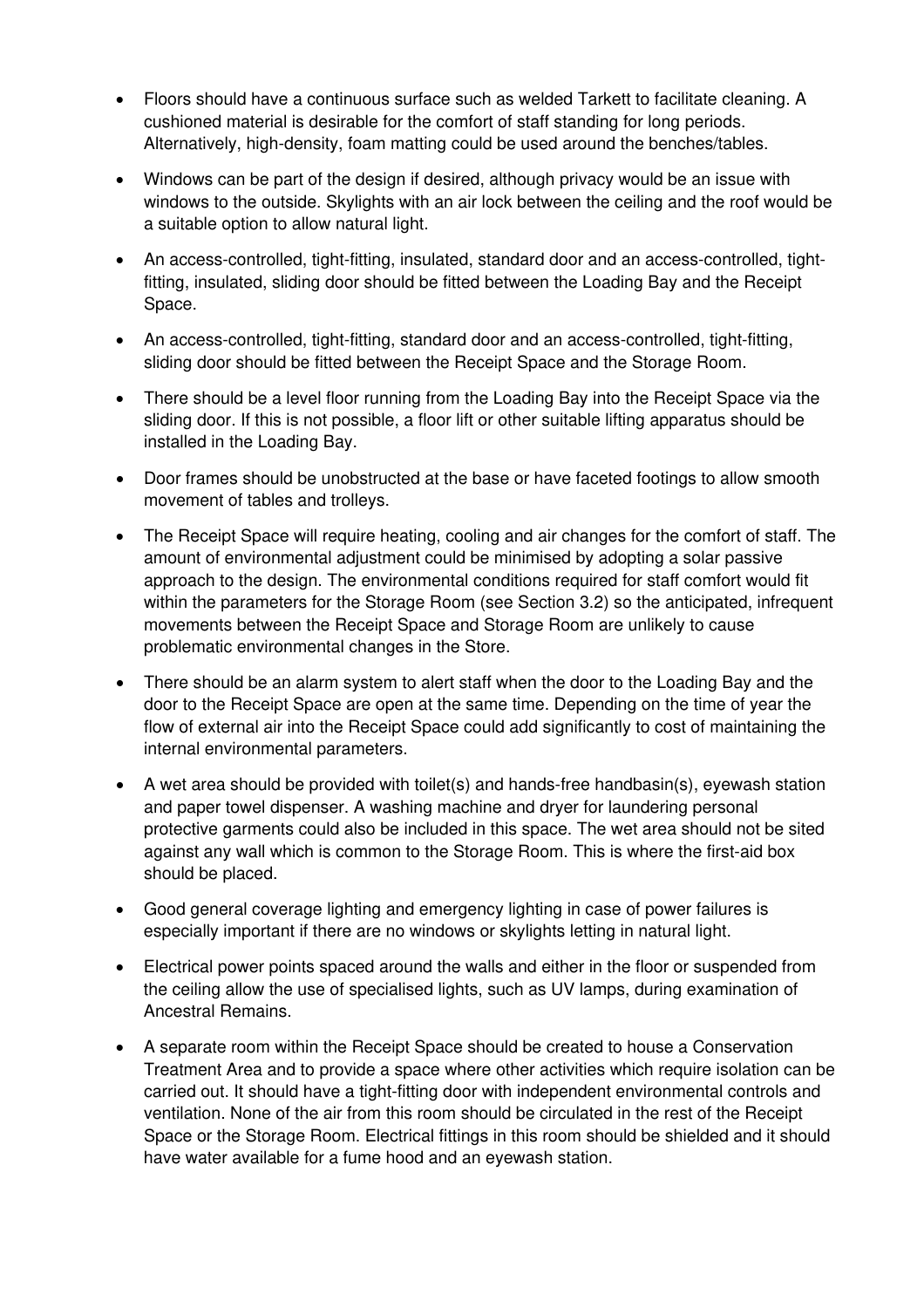• The Receipt Space should have either a fire suppression system or walls, floor and ceiling with a high fire rating and a VESDA detection system with back-to-base monitoring like the Storage Room.

### 3.6.1 *Facilities required in the Ancestral Remains Receipt Space*

The Receipt Space should include all the facilities necessary to prepare Ancestral Remains for safe, long-term storage and to manage the running of the Receipt Space and the Storage Room. These facilities include:

- a space where incoming crates containing Ancestral Remains can be held while they await processing
- benches/tables with stainless steel or marble tops where Ancestral Remains can be checked and, if necessary, laid out for assessment. These benches/tables should have adjustable height<sup>10</sup>
- benches/tables with stainless steel or marble tops where Ancestral Remains can be rehoused in Conservation-standard materials for long-term storage. These benches/tables should have adjustable height and could be the same as those used for checking if appropriate cleaning takes place
- an area or room with office workstations where Ancestral Remains can be checked against their accompanying documentation and entered into the central database. Computer terminals, the reference library, general filing cabinets, a charging station for phones and scanners and printers, including label printers should be included here
- a storage area, possibly a separate, access-controlled room, for hard copy documentation associated with the Ancestral Remains. These records should be kept in fire-proof, lockable filing cabinets and plan cabinets (some remains are accompanied by X-rays which do not fit into standard filing cabinets) and the environmental conditions in the Receipt Space would be suitable for their long-term care
- deep, powder-coated metal shelving for storing Conservation packing materials such as boxes, tissue, zip-lock bags, plastic tubs, cotton tape, etc. These could be held in a room of their own if desired (see Section 3.4 for dimensions of standard boxes), along with materials such as flags used during repatriation ceremonies
- an area where trolleys, pallet jacks and any other manually powered equipment used with the Ancestral Remains can be parked. Specialised lights and magnifiers on stands could also be held here when not in use
- facilities for photographing Ancestral Remain. The NMA does not photograph Ancestral Remains unless requested by Communities, but if a National Resting Place wishes to do so then these facilities would need to be included in the Receipt Space
- a cupboard where tools and cleaning equipment can be kept. This should be provided with power points/recharging station to enable battery-operated tools such as drills and handheld vacuum cleaners to be recharged

<sup>&</sup>lt;sup>10</sup> Recently all Ancestral Remains returned to the NMA Keeping Place have been individuated. However, there have been cases in the past where remains have had to be re-associated almost from scratch. In instances where, on examination, the remains proved to have been poorly individuated, the assistance of an expert was required to clarify the situation.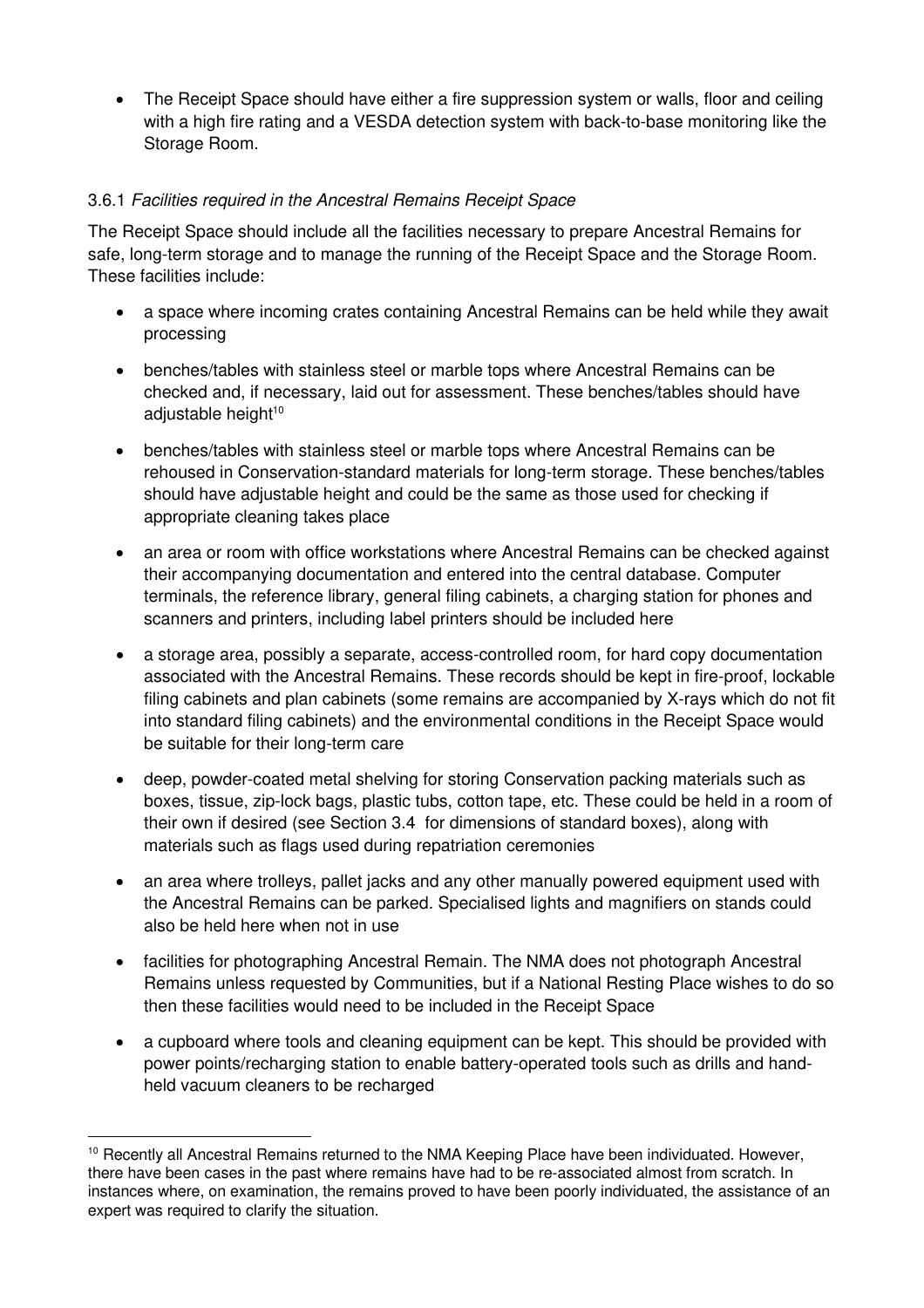- a cupboard for personal protective clothing
- fire extinguishers mounted on the walls
- an area for a container to hold contaminated waste waiting for collection. This container should be on wheels
- a freezer large enough to hold an articulated and/or mummified individual. This could be used for pest treatments or, in the case of a water emergency, to freeze and hold tissue remains or documents until they can be transferred to an external facility for drying out
- a disaster-response bin.

### 3.6.2 *Conservation Treatment/Isolation Room*

This room should be physically and environmentally separated from the rest of the Receipt Space. As such it can serve both for Conservation treatments, including those that require Ancestral Remains to be isolated for short periods, and as the area where the sealed cabinet(s) containing fluid-preserved remains are held long-term. These cabinets should stand on a drip tray which can accommodate the volume of fluid in the cabinet in case of spills or breakages.<sup>11</sup>

The room should have the following design features:

- walls and door that close the area off from the rest of the Receipt Space
- walls with a smooth continuous surface to facilitate cleaning
- floors with a continuous surface such as welded Tarkett to facilitate cleaning. A cushioned material is desirable for the comfort of staff standing for long periods, or high-density, foam matting could be used around the benches/tables
- entry that is access controlled for entry only. Exiting should not be controlled
- shielded electrical fittings
- a window in the wall facing into the rest of the Receipt Space to allow a single staff member working in there to be seen by other staff to ensure their safety
- independent air-conditioning and ventilation. The air from the room should be vented to the outside, and no air from here should be circulated in the rest of the Receipt Space or Storage Room
- a floor drain to deal with spills.

The room should contain:

- a fume hood of a size able to hold an articulated or mummified individual
- a cabinet for UV treatment of mould. The fume hood could double for this purpose if it was fitted with a stand to hold the UV light and a black-out blind which could be drawn during treatments

<sup>&</sup>lt;sup>11</sup> Rehousing fluid-preserved specimens requires both unusual technical skill and specialised equipment. It is assumed here that this type of treatment will not be carried out in-house. If this is not the case, then a wetarea workshop, including a water deioniser, and a perspex welding facility would need to be established along with a chemical store for new chemicals and storage space for used solution awaiting disposal.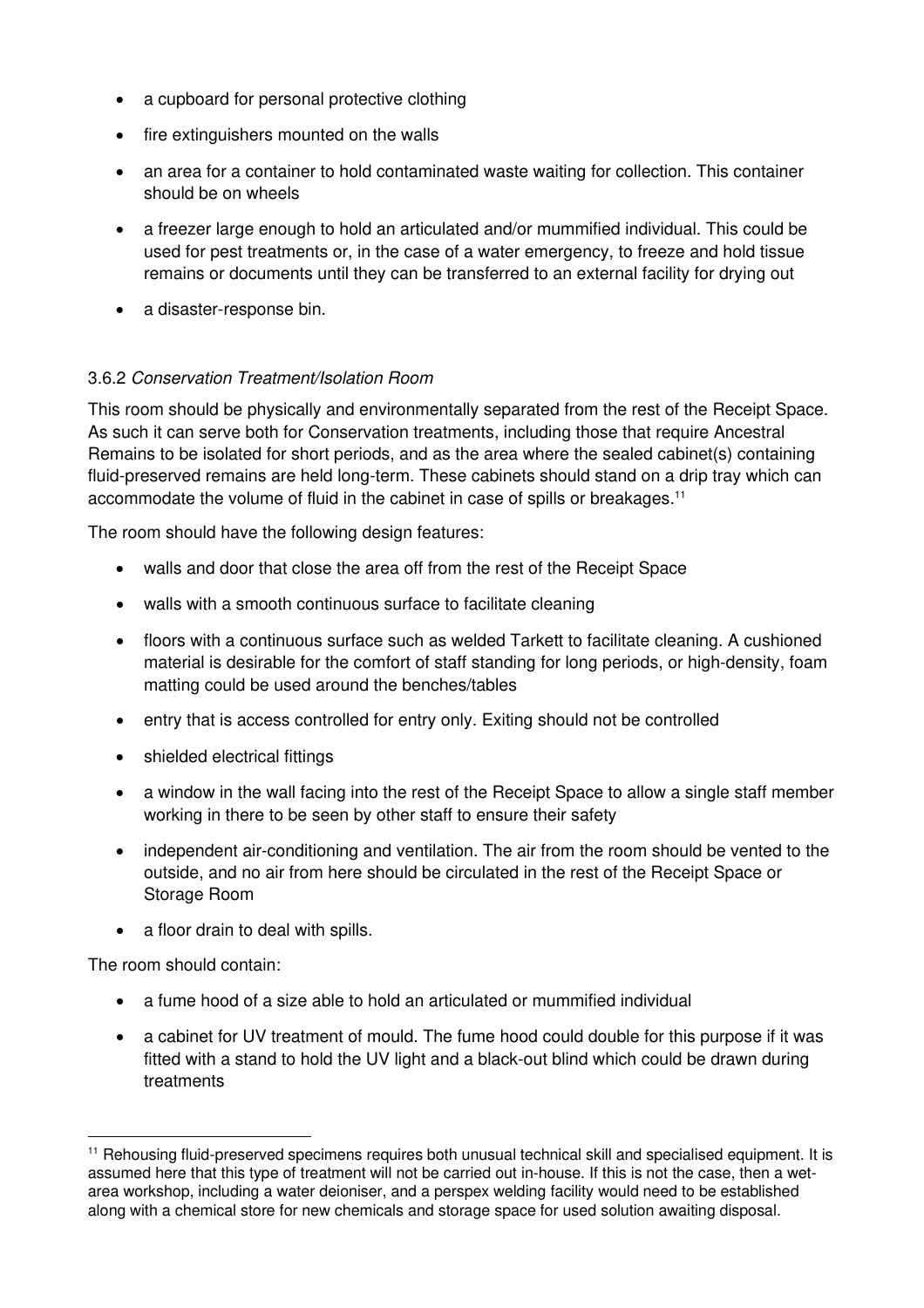- a stainless steel or marble topped bench/table with height adjustment
- space for one or more sealable cabinets to house Ancestral Remains held in either known or unknown fluid preservatives
- a cabinet to store protective equipment including a vacuum cleaner with a HEPA (High-Efficiency Particulate Air) filter
- a cabinet to store packaging material required to prepare Ancestral Remains for pest treatment in the freezer
- a vented chemical storage cabinet.

### 3.6.3 *Sterile Area*

The specifications for a Sterile Area to be used for the extraction of DNA are outside the scope of this report. Information on what is required could be provided by the Genomics Centre, the ANU, the CSIRO or the Federal Police. Given that DNA analysis is a rapidly developing field of study, the best approach at this point would be to consult those working in the field to identify what the structural requirements are for an extraction lab and incorporate these into the plans for a Sterile Area. To take advantage of the most up-to-date technological developments available, the fit-out should be left until a National Resting Place is built.

## 4. ONGOING CARE

If a National Resting Place is designed to hold the required environment in its Storage Room by passive means, then little ongoing mechanical maintenance is likely to be required. The exceptions are the need for maintenance of the fans for air circulation and the air intake system. As previously stated, this air intake system should be designed to be activated manually when the external conditions match those set for the Storage Room. This would ensure that air changes only take place when staff are planning to spend more than 30 minutes working in the room.

With this arrangement, there is little likelihood that Ancestral Remains will be put at risk due to funding cuts or power restrictions

Once Ancestral Remains enter the Storage Room their requirements for ongoing care are largely those of housekeeping. It is essential for their long-term wellbeing that the following programs be developed and scheduled for implementation:

- Integrated Pest Management (IPM) Program
- Vulnerable Remains Check Program
- Three-Monthly Cleaning Program
- Occupational Health and Safety Policy specifically for working with human remains (e.g. Pickering 2019).

The Conservation requirements given in this paper ensure that these programs and procedures are able to be carried out. However, their implementation is a management concern rather than a design issue.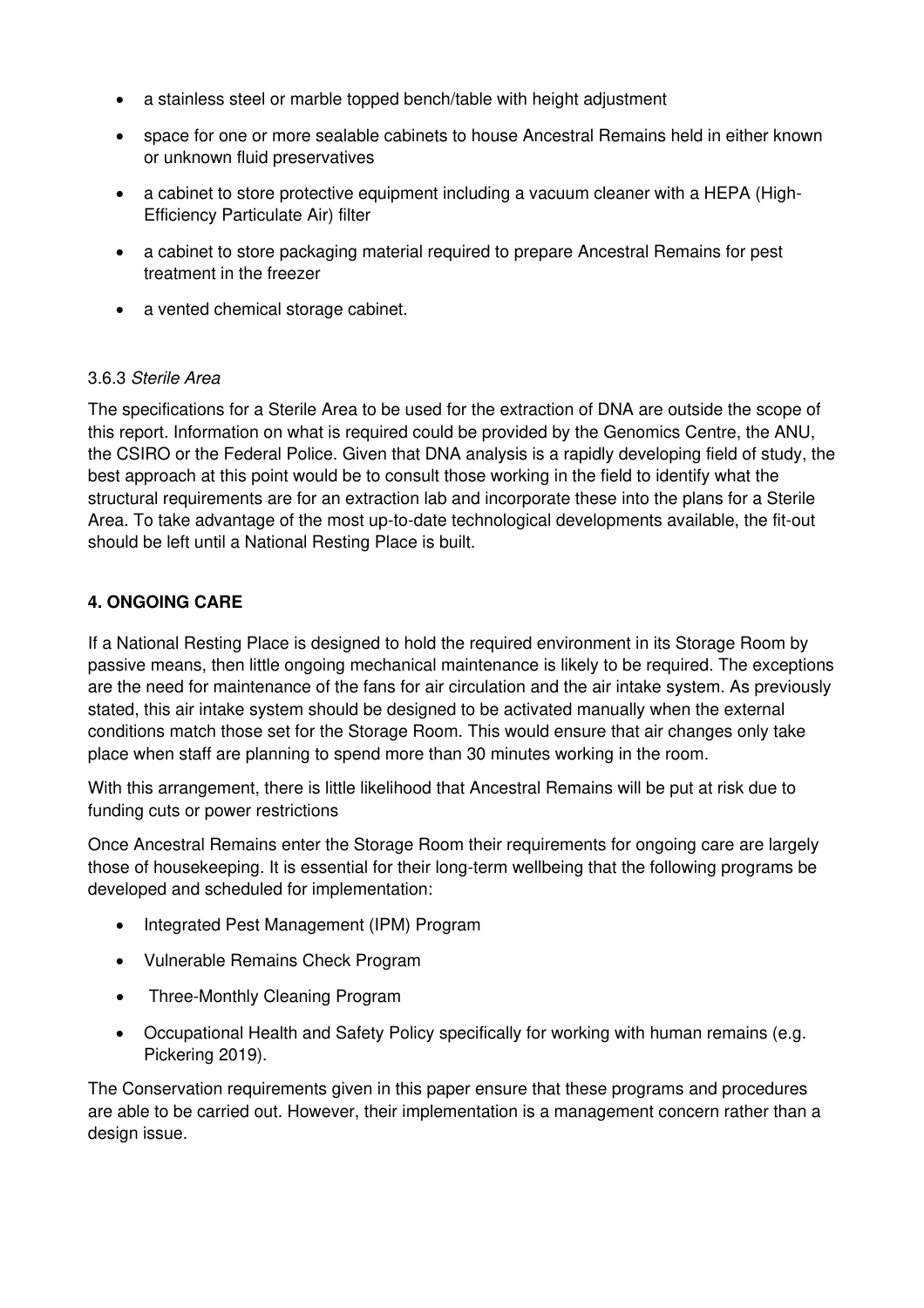### 5. BIBLIOGRAPY

American Institute for Conservation of Historic & Artistic Works (AIC) 2019, *Environmental Guidelines Wiki* (www.conservation-wiki.com/wiki/Environmental*\_*Guidelines).

Australia Institute for the Conservation of Cultural Materials (AICCM) 2014, *Passive Climate Control for Cultural Institutions*, no. 7, https://aiccm.org.au/wpcontent/uploads/2020/04/environ\_2.pdf

Bachmann, Konstanze (ed.) 1992, *Conservation Concerns*, Smithsonian Institution Press, Washington.

British Museum 2013, *British Museum Policy: Human Remains in the Collection*, British Museum, London.

Button, Ingrid 2020, personal communication from the ACT State Manager of International Art Services (IAS).

Department for Culture, Media and Sport 2003, *Care of Historic Human Remains*, DCMS, London.

Deutscher Museumsbund 2013, *Recommendations for the Care of Human Remains in Museums and Collections*, Deutscher Museumsbund, Berlin.

Getty Conservation Institute 2018, *Conservation Perspectives: The GCI Newsletter: Collection Environments*, GCI, Los Angeles.

Grattan, David & Michalski, Stephan 2017, *Environmental Guidelines for Museums*, Government of Canada, https://canada.ca/en/conservation-institute/services/preventiveconservation/environmental-guidelines-museums.html

Jones, Mark 2008, 'Museums and climate change', https://www.nationalmuseums.org.uk/media/ documents/what\_we\_do\_documents/mark\_jones\_museums\_climate\_change\_nov08.pdf

Kozlowski, Roman 2018, 'Collection environments and evidence-based decision making', in *Conservation Perspectives: The GCI Newsletter – Collection Environments*, The Getty Conservation Institute, Los Angeles.

Museums and Galleries of NSW n.d., 'Fact sheet: Collection storage – shelving', https://mgnsw.org.au/sector/resources/online-resources/storage/collection-storage-shelving/

National Museum Directors' Council (NMDC) 2014, 'NMDC guiding principles for reducing museum's carbon footprint',

https://www.nationalmuseums.org.uk/media/documents/what\_we\_do\_documents/guiding\_principle s\_reducing\_carbon\_footprint.pdf

Natural History Museum 2014, *Human Remains Policy*, Natural History Museum, London.

O'Connor, TP 1987, 'On the structure chemistry and decay of bone, antler and ivory', in *Archaeological Bone Antler and Ivory: Occasional Papers Number 5*, United Kingdom Institute for Conservation (UKIC), London.

Pagliarino, Amanda 2019, 'Environmental guidelines: An Australian perspective', *AICCM Bulletin*, Australian Institute for the Conservation of Cultural Materials, https://aiccm.org.au/conservation/environmental-guidelines/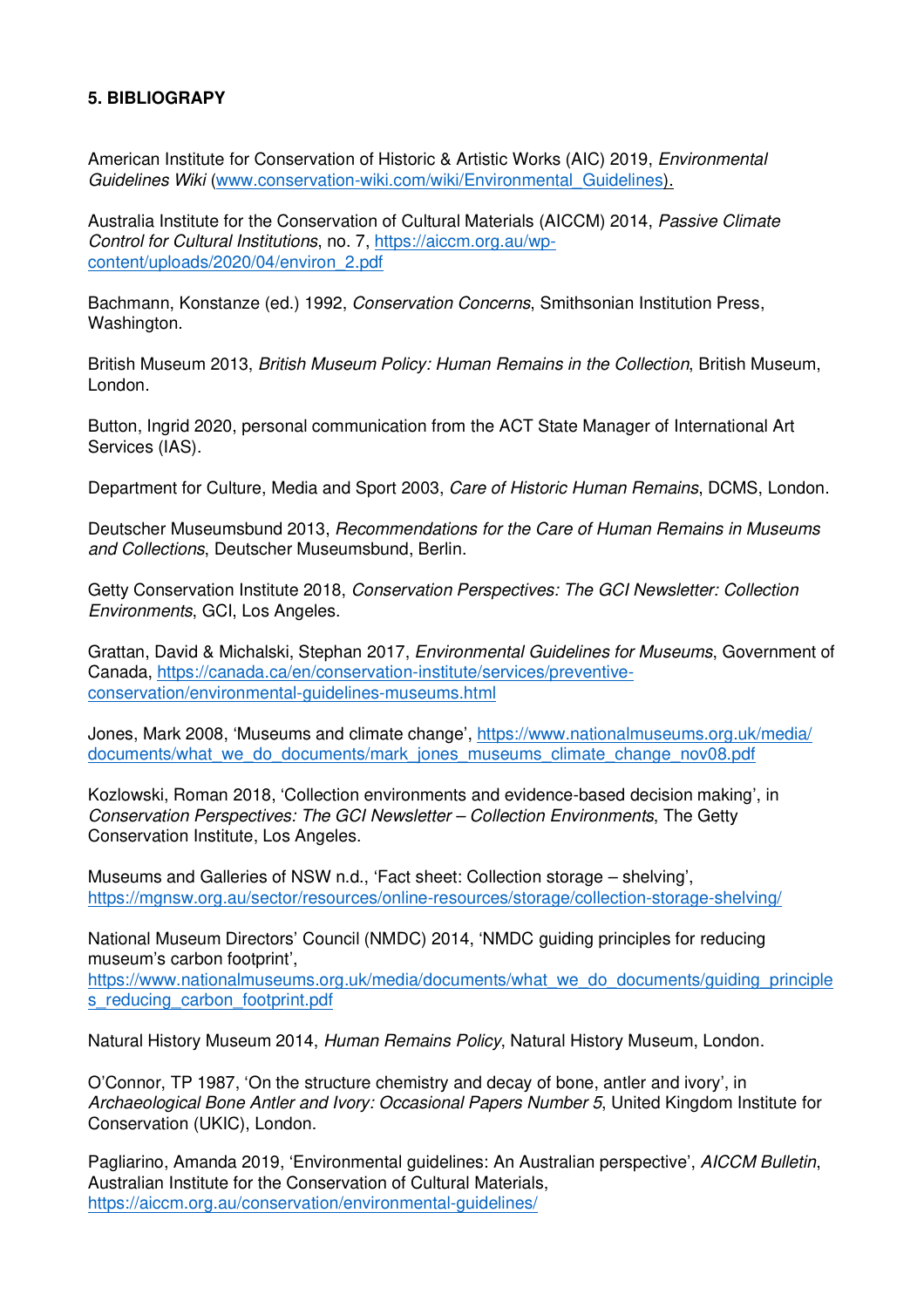Pickering, Michael 2019, 'Working with human remains', internal document, National Museum of Australia, Canberra.

Reardon, Chris et al. 2013, 'Thermal mass', *Your Home*, Australian Government, https://www.yourhome.gov.au/passive-design/thermal-mass

Serota, Nicholas 2008, 'Museum environmental conditions in an era of energy constraint', paper presented to the Bizot Group Meeting, May 2008, https://www.nationalmuseums.org.uk/media/documents/what\_we\_do\_documents/serota\_bizot\_pap er\_may08.pdf

Singley, Katherine 1988, *The Conservation of Archaeological Artifacts from Freshwater Environments*, Lake Michigan Maritime Museum, South Haven, Michigan.

Tétreault, Jean n.d., *AICCM Workshop: Guidelines for Selecting Display and Storage Product*s, AICCM, Canberra.

Tétreault, Jean 2009, *Products Used in Preventive Conservation – Technical Bulletin* 32, Canadian Conservation Institute, Ottawa, https://www.canada.ca/en/conservationinstitute/services/conservation-preservation-publications/technical-bulletins/products-usedpreventive-conservation.html

Thompson, Garry 1990, *The Museum Environment*, 2nd ed., Butterworth-Heinemann, London.